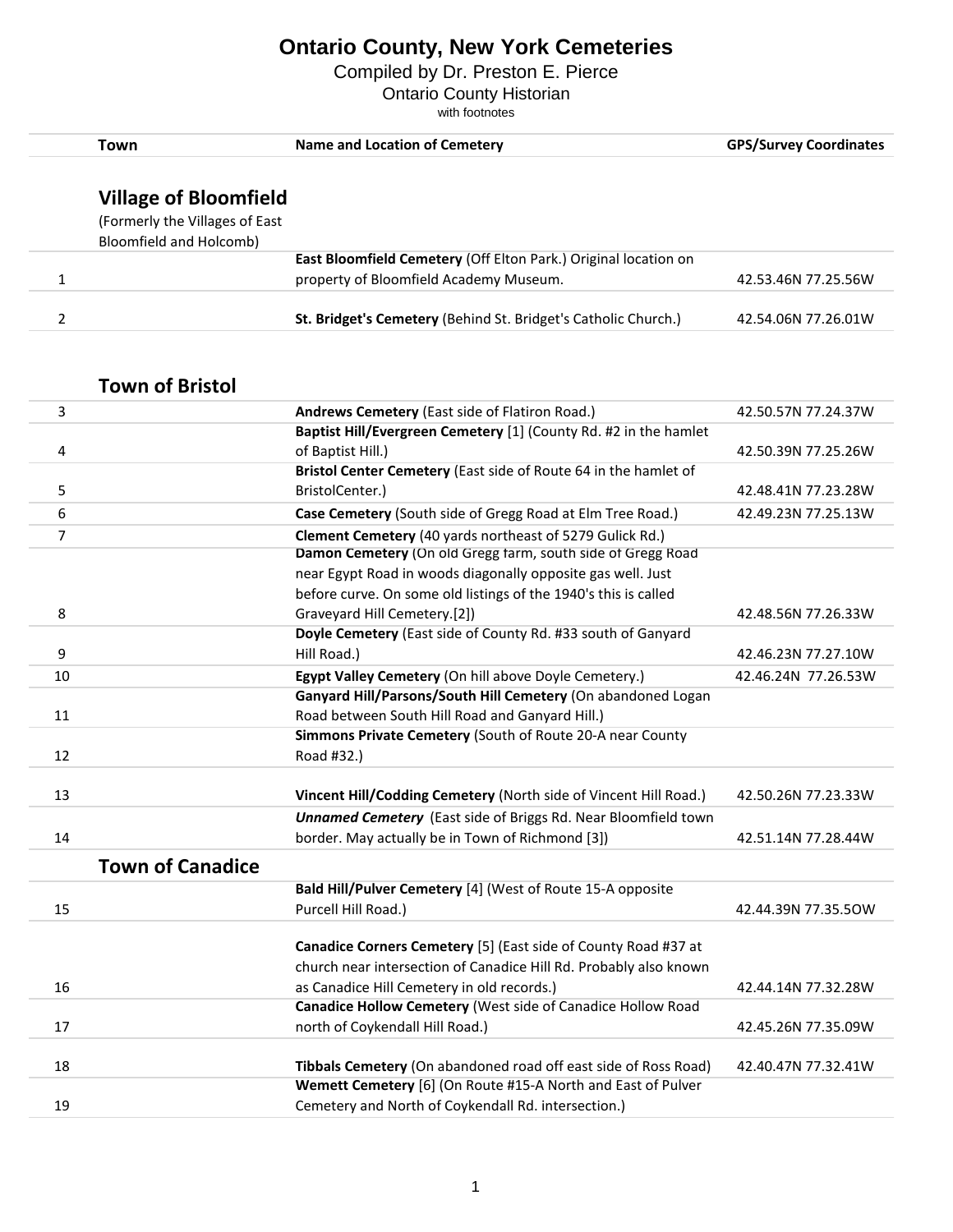Compiled by Dr. Preston E. Pierce

Ontario County Historian

|    | <b>Town</b>                | <b>Name and Location of Cemetery</b>                              | <b>GPS/Survey Coordinates</b> |
|----|----------------------------|-------------------------------------------------------------------|-------------------------------|
|    |                            |                                                                   |                               |
|    | <b>City of Canandaigua</b> | Calvary Cemetery [7] (South side of Clark Street.) [St. Mary's    |                               |
| 20 |                            | Catholic Church parish cemetery.]                                 | 42.52.44N 77.16.56W           |
|    |                            |                                                                   |                               |
| 21 |                            | Pioneer Cemetery [8] (South side of West Avenue.)                 | 42.53.11N 77.17.03W           |
|    |                            | West Avenue Cemetery [9] (North side of West Avenue.) [Some       |                               |
| 22 |                            | bodies exhumed when Park Avenue constructed early 1900's.]        | 42.53.12N 77.17.12W           |
|    |                            | Woodlawn Cemetery [10] West side of North Pearl Street.) (Has     |                               |
| 23 |                            | some graves moved from Pioneer Cemetery.]                         | 42.53.20N 77.17.54W           |
|    | Town of                    |                                                                   |                               |
|    | Canandaigua                |                                                                   |                               |
|    |                            | Academy Cemetery [11] (South side of Seneca Point Road at         |                               |
| 24 |                            | County Road #16.)                                                 | 42.46.13N 77.20.21W           |
|    |                            | Cooley Cemetery (Northeast side of Cooley Road near               |                               |
| 25 |                            | intersection of Short Road.)                                      | 42.53.54N 77.20.59W           |
| 26 |                            | Lucas Cemetery (East Side of Route 21 south of Lucas Road.)       | 42.48.02N 77.20.15W           |
|    |                            | New Michigan/Tilton Cemetery (East side of New Michigan Road      |                               |
| 27 |                            | north of Yerkes Road.)                                            | 42.56.03N 77.21.39W           |
|    |                            | Pine Bank Cemetery [12] (South side of Wells-Curtice Road at      |                               |
| 28 |                            | Cheshire.)                                                        | 42.48.58N 77.19.36W           |
|    |                            | Benham/Red Dock/Wolverton (On abandoned road west of              |                               |
|    |                            | County Road #16 just north of Wyffles Road.) [In woods just north |                               |
| 29 |                            | of houses at east end of Wyffles Road.]                           | 42.50.29N 77.16.53W           |
|    |                            | Root/Remington Cemetery (Corner of Nott Road and Middle           |                               |
| 30 |                            | Cheshire Road.) [Landlocked]                                      | 42.50.39N 77.18.22W           |
|    |                            | Sand Hill Cemetery (South side of Emerson Road at Sand Hill       |                               |
| 31 |                            | Road.)                                                            | 42.55.36N 77.16.40W           |
|    |                            | Woolhouse/Hunn Cemetery (Corner of Woolhouse Road and             |                               |
| 32 |                            | County Road #32.)                                                 | 42.51.50N 77.20.33W           |
|    |                            | Farm Lot Cemetery [13] [This is almost certainly the Power        |                               |
| 33 |                            | Cemetery in the Town of Farmington.]                              |                               |
|    | <b>Village of Clifton</b>  |                                                                   |                               |
|    | <b>Springs</b>             |                                                                   |                               |
|    |                            | Clifton Springs Cemetery [14] (West of Pearl Street at the south  |                               |
| 34 |                            | edge of the Village.)                                             | 42.57.72N 77.07.59W           |
|    | <b>Town of East</b>        |                                                                   |                               |
|    | <b>Bloomfield</b>          |                                                                   |                               |
|    |                            | Dibble Cemetery (South side of County Rd. #39.) [Do not confuse   |                               |
| 35 |                            | Boughton Road with Boughton Hill Road in Victor.]                 | 42.55.45N 77.27.32W           |
|    |                            | French Cemetery (On Bennett Road near intersection with County    |                               |
| 36 |                            | Rd. #30.) [In woods.]                                             | 42.55.51N 77.28.09W           |
| 37 |                            | Gunn Cemetery (West side of Whalen Road near Route 20.)           | 42.53.07N 77.23.30W           |
|    |                            | Lee/South Bloomfield Cemetery [15] South side of Grimble Road     |                               |
| 38 |                            | near Route 64.)                                                   | 42.51.40N 77.23.18W           |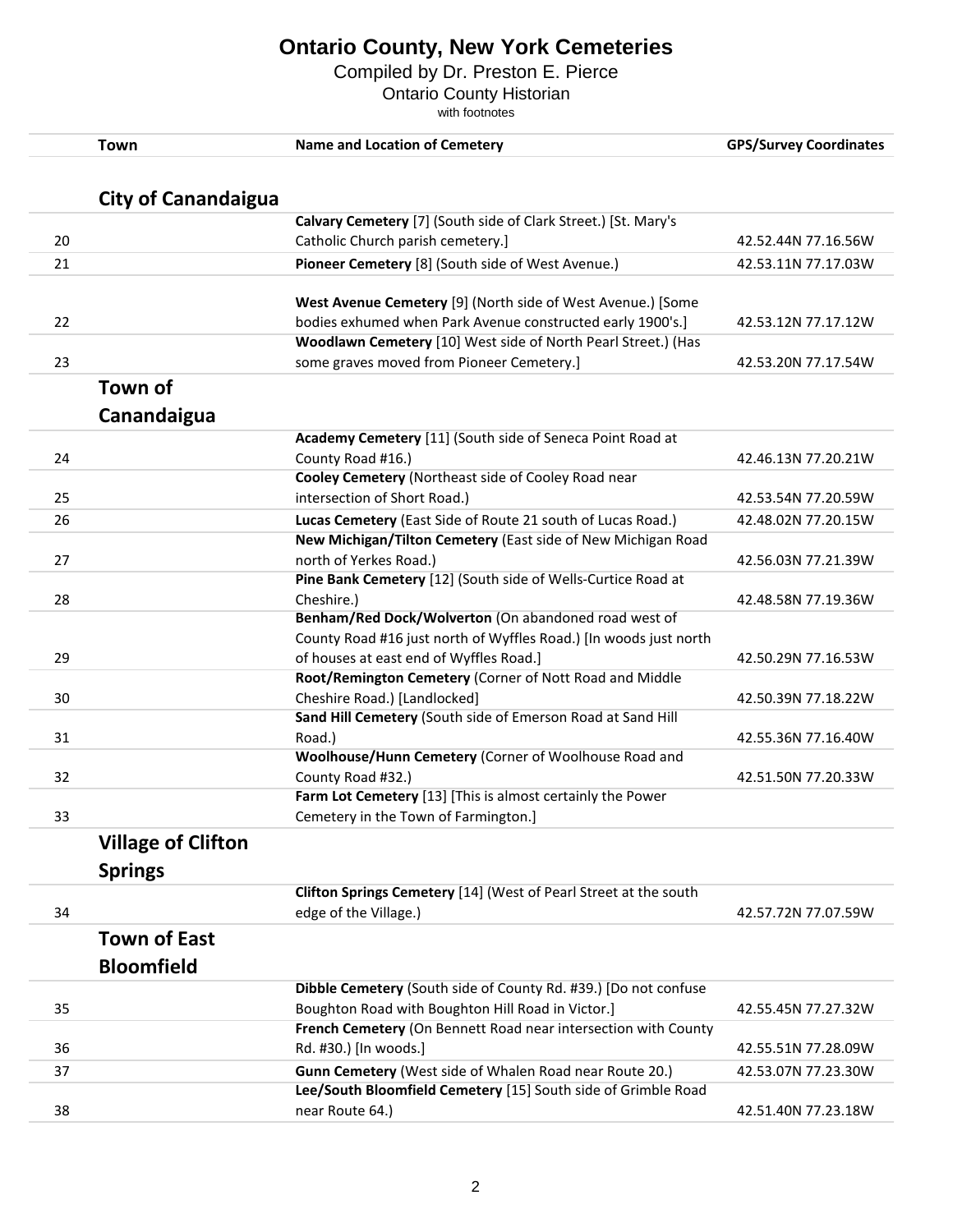Compiled by Dr. Preston E. Pierce

Ontario County Historian

| Town | Name and Location of Cemetery                                        | <b>GPS/Survey Coordinates</b> |
|------|----------------------------------------------------------------------|-------------------------------|
|      | Parker Cemetery (South of Gauss Road between Oakmount and            |                               |
| 39   | Flatiron Roads.)                                                     | 42.52.55N 77.24.46W           |
| 40   | Rice Cemetery [16] (East side of Pond Road near Rice Road.)          | 42.55.37N 77.23.54W           |
|      | Wheeler Private Cemetery (West side of Route 64 near Wheeler         |                               |
|      | Road. In hedgerow on rise overlooking highway near house of          |                               |
| 41   | Rogers farm [1996].)                                                 | 42.51.52N 77.23.24W           |
|      | Wheeler Private Cemetery (South side of Grimble Road near            |                               |
| 42   | Wheeler Station Road.)                                               | 42.51.44N 77.22.33W           |
| 43   | Reed Cemetery [17] (Location uncertain.)                             |                               |
|      | Sand Hill/South Bloomfield (This cemetery is fictitious. Readings    |                               |
|      | exist in some local collections, and the cemetery is on other lists. |                               |
|      | Examination of the readings has shown, however, that this is the     |                               |
| 44   | Sand Hill Cemetery                                                   |                               |

| <b>Town of Farmington</b> |                                                                                                                                 |                     |
|---------------------------|---------------------------------------------------------------------------------------------------------------------------------|---------------------|
|                           | Friends / Orthodox / North Farmington Cemetery (East of County                                                                  |                     |
|                           | Rd. #8 at Sheldon Road. Behind Farmington Friends Church.)                                                                      |                     |
| 45                        | [Quaker]                                                                                                                        | 43.01.42N 77.19.11W |
|                           |                                                                                                                                 |                     |
| 46                        | Hathaway Cemetery (South of County Rd. #41 near Route 332.)<br>[In patch of woods on rise behind barn. Right-of-way past barn.] | 42.57.43N 77.20.59W |
|                           | Lapham Family Cemetery [unknown location on old Lapham farm                                                                     |                     |
|                           | at corner of County Rd. #41 and New Michigan Road. Records of                                                                   |                     |
|                           | St. John's Episcopal Church, Canandaigua, record burials there. A                                                               |                     |
|                           | former owner has stated his belief that the grave sites are in the                                                              |                     |
| 47                        | lawn of the house.[18]]                                                                                                         | 42.57.41N 77.21.58W |
|                           | Payne Cemetery (South of Route 96 near Sand Hill Road and                                                                       |                     |
| 48                        | railroad crossing.)                                                                                                             | 42.57.58N 77.15.27W |
|                           |                                                                                                                                 |                     |
| 49                        | Powers Cemetery (South of Shortsville Road near Route 332.)                                                                     | 42.57.49N 77.20.44W |
|                           | Salem/Lutheran/German Cemetery [19] (East of Road leading                                                                       |                     |
| 50                        | north from hamlet of Farmington ("Pumpkin Hook").)                                                                              | 43.01.54N 77.19.45W |
|                           | South Farmington/Chapel Cemetery (South side of Shortsville                                                                     |                     |
| 51                        | Road at County Rd. #28.) [Originally Hicksite Quaker.]                                                                          | 42.57.23N 77.16.48W |
|                           | Preston Cemetery [unknown location on farm once owned by                                                                        |                     |
| 52                        | Wesley Payne (1989).][20]                                                                                                       |                     |
|                           | O.D. Herendeen Cemetery [21] (South side of NYS Route 96 just                                                                   |                     |
| 53                        | west of Hook Rd. intersection.)                                                                                                 | 42.58.27N 77.20.58W |
|                           | Cooper/Allen/Brown Cemetery was located beneath parking lot                                                                     |                     |
|                           | of Finger Lakes Race Track. The bodies were exhumed and moved                                                                   |                     |
| 54                        | to unknown location early 1960's [22].                                                                                          | 42.58.26N 77.20.38W |
| <b>City of Geneva</b>     |                                                                                                                                 |                     |
|                           |                                                                                                                                 |                     |
| 55                        | Glenwood Cemetery (West side of Route 14 at south end of city.)                                                                 | 42.50.48N 76.58.57W |
|                           | Pulteney Street Cemetery [24] (On site of Geneva Middle                                                                         |                     |
|                           | School/old High School. Bodies exhumed and moved to section of                                                                  |                     |
| 56                        | Glenwood Cemetery in 1925.)                                                                                                     | 42.51.58N 76.59.20W |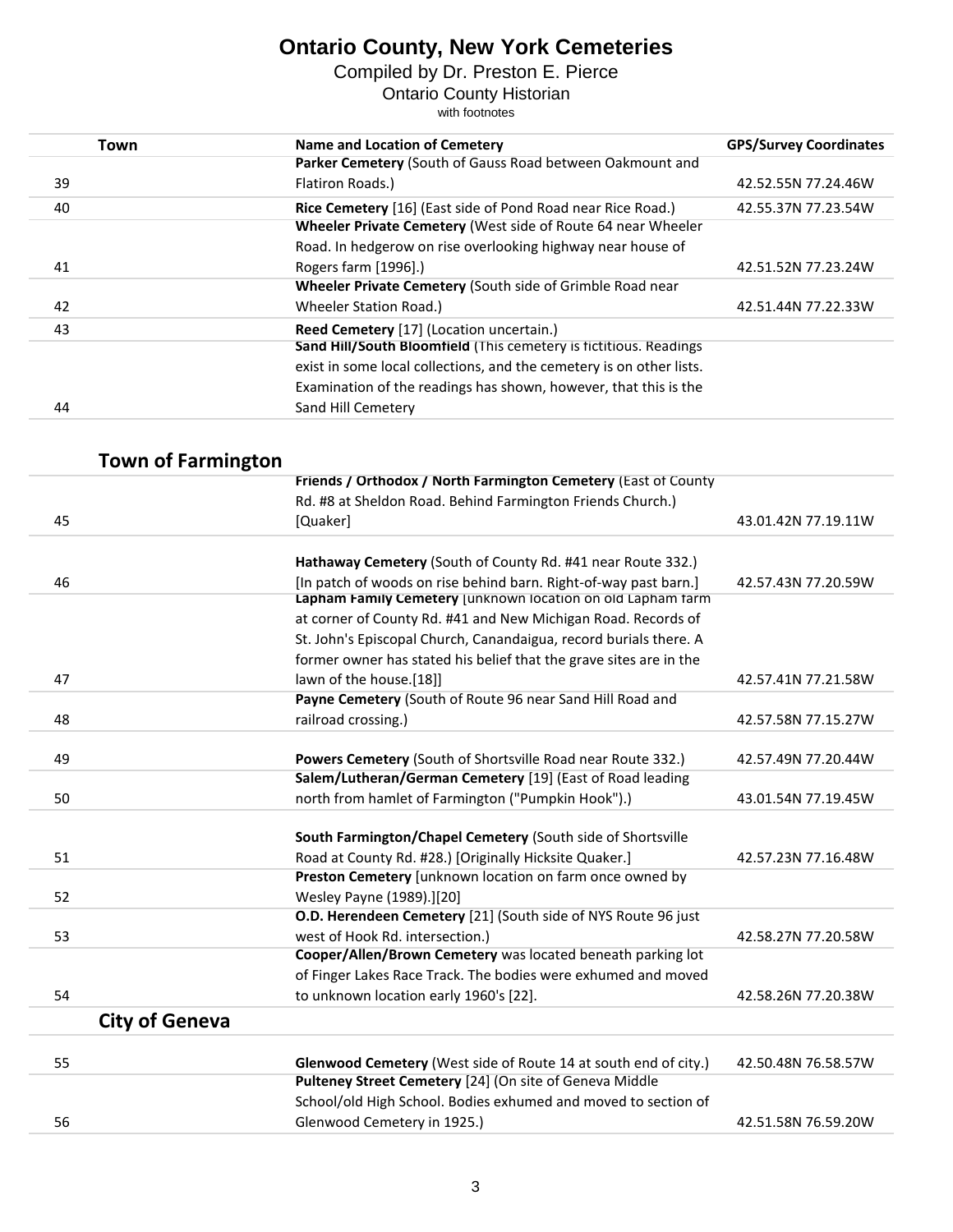Compiled by Dr. Preston E. Pierce

Ontario County Historian

| <b>Town</b>           | <b>Name and Location of Cemetery</b>                                     | <b>GPS/Survey Coordinates</b> |
|-----------------------|--------------------------------------------------------------------------|-------------------------------|
|                       | St. Patrick's Cemetery (South side of North Street near County           |                               |
| 57                    | line.) [Catholic]                                                        | 42.52.34N 76.58.09W           |
|                       | Trinity Church/Ridge Episcopal site [25] (On site of Chapel of           |                               |
| 58                    | Trinity Church complex.)                                                 |                               |
| 59                    | Washington Street Cemetery [26] (Washington Street)                      | 42.51.44N 76.59.27W           |
| <b>Town of Geneva</b> |                                                                          |                               |
|                       | Earl/Nicholas Cemetery [27] (South side of Hastings Rd. near             |                               |
| 60                    | Seneca Town line.)                                                       | 42.50.28N 77.01.21W           |
|                       | Barnes/Brown Cemetery [28] (South side of Kashong Rd. east of            |                               |
| 61                    | County Rd. 6.)                                                           | 42.46.04N 77.00.13W           |
|                       | Clise/Ringer Cemetery [29] (West side of County Rd. #6 just north        |                               |
| 62                    | of St. Mary's Cemetery.)                                                 | 42.53.45N 77.00.45W           |
|                       |                                                                          |                               |
| 63                    | Crittenden Cemetery (Corner of County Rd. #6 and County Rd. #4)          | 42.52.39N 77.00.42W           |
|                       | Glass Factory Bay Cemetery (East side of Route 14 at Glass               |                               |
| 64                    | Factory Bay two miles south of Geneva.)                                  | 42.49.48N 76.58.47W           |
| 65                    | Kippen Cemetery (East of Route 14 opposite Hastings Road.)               |                               |
| 66                    | Reed Cemetery (East side of County Rd. #6 near Reed Road.)               |                               |
|                       | St. Mary's Cemetery [30] (West side of County Rd. #6 north of            |                               |
| 67                    | County Rd. #4.) [Catholic]                                               | 42.53.42N 77.00.48W           |
|                       | Smith Cemetery [31] (West of NYS Rt. 14, north of Gambee                 |                               |
| 68                    | [Gambie] Rd. behind International Paper Co.)                             | 42.53.56N 76.59.19W           |
| 69                    | Brookside/Snell Cemetery [32] (South side of Snell Road.)                | 42.49.06N 77.00.19W           |
| 70                    | Winter Cemetery (North side of Billsboro Road.)                          | 42.48.05N 76.58.58W           |
| 71                    | Witter Cemetery (Corner of County Rd. #6 and Ansley Road.)               |                               |
|                       | Woodin Cemetery (West side of County Line Road/Preemption St.            |                               |
| 72                    | At Geneva town line.) [33]                                               | 42.54.10N 76.57.53W           |
| 73                    | Brown Cemetery (Off north end of Libby Lane) [34]                        | 42.53.58N 76.59.14W           |
|                       |                                                                          |                               |
| <b>Town of Gorham</b> |                                                                          |                               |
|                       | Baldwin's Corners/Dwelle Cemetery [35] (West side of Route 247           |                               |
| 74                    | near Route 245.)                                                         | 42.46.48N 77.12.51W           |
|                       | Lord Cemetery [36] (North side of Jones Road, near Twitchell             |                               |
| 75                    | Road. Near Route 364.)                                                   | 42.46.51N 77.15.38W           |
|                       | New Gorham Cemetery (North side of Route 245 west of County              |                               |
| 76                    | Rd. #18)                                                                 | 42.47.56N 77.08.35W           |
|                       | Old Gorham Cemetery [37] (North side of Route 245 east of                |                               |
| 77                    | County Rd. #18)                                                          | 42.47.56N 77.08.26W           |
|                       | Pickett/Denham Cemetery [38] (Lake-to-Lake Road at with                  |                               |
| 78                    | Gorham-Reed's Corners Road (Co. Rd. #18))                                | 42.48.39N 77.09.52W           |
|                       | Presbyterian Cemetery (West side of Yautzy Road near Depew               |                               |
| 79                    | Road.)<br>Reed's Corners Cemetery [39] (West side of Route 247 at Reed's | 42.50.05N 77.11.08W           |
| 80                    | Corners hamlet)                                                          | 42.50.05N 77.12.56W           |
|                       | Southworth Cole burial site (In lawn of #4631 East Lake Road             |                               |
| 81                    | near Crystal Beach.)                                                     |                               |
|                       | Washburn Cemetery [40] (Near intersection of County Rd. #1 and           |                               |
| 82                    | Conklin Roads.)                                                          | 42.47.40N 77.14.24W           |
|                       |                                                                          |                               |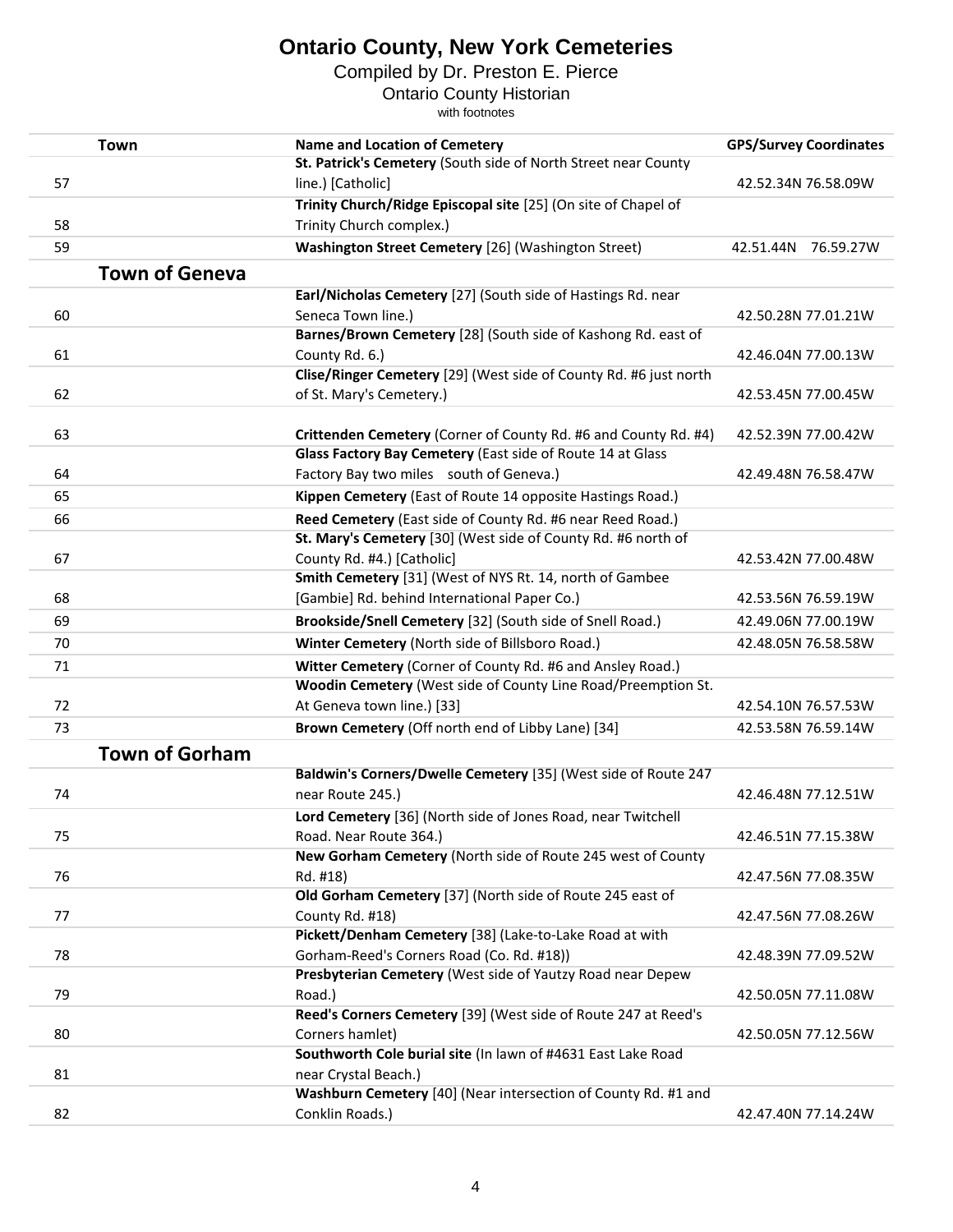Compiled by Dr. Preston E. Pierce

Ontario County Historian

with footnotes

| <b>Town</b>             | <b>Name and Location of Cemetery</b>                                                                                     | <b>GPS/Survey Coordinates</b> |
|-------------------------|--------------------------------------------------------------------------------------------------------------------------|-------------------------------|
| <b>Town of Hopewell</b> |                                                                                                                          |                               |
| 83                      | Benham Cemetery (North of County Rd. #4 near Freshour Road.)                                                             | 42.54.05N 77.12.04W           |
| 84                      | Buchan Cemetery (North of County Rd. #4 near Algerine Street.)                                                           | 42.54.05N 77.08.28W           |
| 85                      | Chapman Cemetery (North side of Route 488 near Pettit Road.)                                                             | 42.55.24N 77.11.49W           |
| 86                      | Dillon/Greenhouse Cemetery [41] (West side of Route 21 near<br>Latting Road.)                                            | 42.56.26N 77.13.46W           |
| 87                      | Dunkel Cemetery (West side of Freshour Road about half a mile<br>north of Co. Rd. #46.)                                  | 42.53.35N 77.12.36W           |
|                         | Estey Cemetery (In woods off Co. Rd. #4 just before Algerine St.                                                         |                               |
| 88                      | across from Nedrow farm (1998) on property owned by John<br>Gordner (Seneca Castle) and used as Campbell residence.)[42] |                               |
|                         | Hopewell Pioneer Cemetery [43] (East side of Mumby Road near                                                             |                               |
| 89                      | <b>Route 20.)</b>                                                                                                        | 42.51.35N 77.12.03W           |
| 90                      | Moore Cemetery (South of County Rd. #4 near Smith Road.)                                                                 | 42.54.02N 77.13.08W           |
|                         | <b>Ontario County Cemetery/Poor House Cemetery [44] (Off County</b>                                                      |                               |
| 91                      | Rd. #46 across from Jail annex and Safety Training building.)                                                            | 42.53.26N 77.13.06W           |
|                         | Algerine Street Cemetery (West side of Algerine Street) [Location                                                        |                               |
| 92                      | shown on 1874 Atlas of Ontario County, "Hopewell".[45]]                                                                  | 42.53.39N 77.08.32W           |
|                         | Hopewell Burying Ground/Green Cemetery [46] (Cemetery Rd.                                                                |                               |
| 93                      | just off Canandaigua-Geneva Rd.) [May be Pioneer Cemetery.]                                                              |                               |
|                         | Unnamed Cemetery (On hill at intersection of Co. Rd. #4 and                                                              |                               |
| 94                      | Spangle St. Reputed to contain slave burials.)                                                                           | 42.54.02N 77.09.39W           |

#### **Town of Manchester**

|     | Herrington Cemetery (East of Lovers Lane near Hopewell Town        |                     |
|-----|--------------------------------------------------------------------|---------------------|
| 95  | Line Road.)                                                        | 42.56.48N 77.10.53W |
|     | Hill/McCauley Cemetery (North of Hopewell Town Line Road at        |                     |
| 96  | Boyce Road.)                                                       | 42.56.42N 77.11.16W |
|     | Judd/Melvin burial site (Two graves about 50 feet into the         |                     |
|     | woods, south side of Water St. about 100 feet from the             |                     |
|     | intersection of Rt. 21. near old foundation at edge of new fill    |                     |
| 97  | land.)                                                             |                     |
| 98  | Pioneer/Shaving Street Cemetery [47] (Dewey Road.)                 | 42.57.44N 77.11.13W |
| 99  | Port Gibson Cemetery [48] (In the village.)                        | 43.02.09N 77.09.34W |
|     | <b>Purdy Cemetery</b> [49] (West of Route 21 near Armington School |                     |
| 100 | Road.)                                                             | 43.00.56N 77.13.30W |
|     | St. Agnes Cemetery (North side of County Rd. #13 just west of      |                     |
| 101 | Clifton Springs.)                                                  | 42.57.40N 77.09.31W |
|     | Smith Cemetery. [50] (East side of County Rd. 27 between Bedett    |                     |
|     | Rd. and Wayne County line. On Town Lot 102. On edge of woods a     |                     |
| 102 | ways back from the road.)                                          | 43.02.15N 77.10.43W |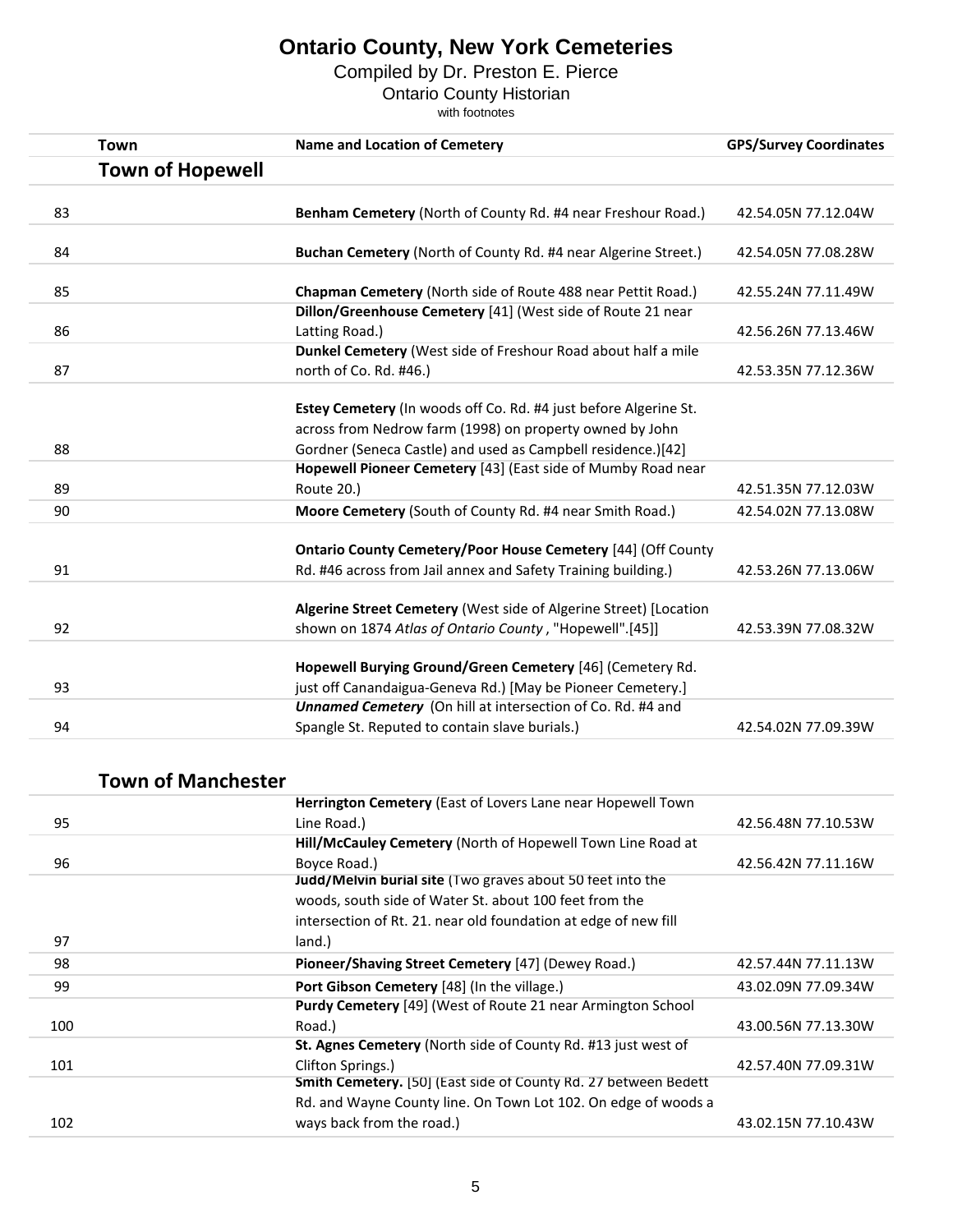Compiled by Dr. Preston E. Pierce

Ontario County Historian

|     | Town                     | <b>Name and Location of Cemetery</b>                                                                                                   | <b>GPS/Survey Coordinates</b> |
|-----|--------------------------|----------------------------------------------------------------------------------------------------------------------------------------|-------------------------------|
| 103 |                          | <b>Stafford Cemetery (West of Stafford Road near Fox Road.)</b>                                                                        | 43.01.11N 77.14.37W           |
| 104 |                          | Sunnyside Cemetery (South of Outlet Road at Faas Road.)<br>Unnamed Cemetery .[51] (West side of County Rd. 7 between                   | 42.58.52N 77.11.18W           |
|     |                          | Fass Rd. and Bunker Hill Rd. intersection. May be in Town Lot 111                                                                      |                               |
|     |                          | along center line of Town near Manchester Center. See 1874                                                                             |                               |
| 105 |                          | county atlas.)                                                                                                                         | 42.59.04N 77.10.54W           |
| 106 |                          | Wells Family Cemetery. [52] [This cemetery is fictitious.]                                                                             |                               |
|     |                          |                                                                                                                                        |                               |
|     | <b>Village of</b>        |                                                                                                                                        |                               |
|     | <b>Manchester</b>        |                                                                                                                                        |                               |
|     |                          | Village Cemetery [53] (At Baptist Church on west side of Route 21                                                                      |                               |
| 107 |                          | in village.)                                                                                                                           | 42.57.56N 77.13.53W           |
|     | <b>Town of Naples</b>    |                                                                                                                                        |                               |
|     |                          | Barber Cemetery (Two miles from Naples on Eelpot Road. [54]                                                                            |                               |
| 108 |                          | One mile from Cohocton St. On Omar Olney farm 1941. [55])                                                                              | 42.35.42N 77.27.02W           |
|     |                          | Barker/Town Line Cemetery (South side of County Rd. #21 at                                                                             |                               |
| 109 |                          | Yates County line.)                                                                                                                    | 42.34.36N 77.26.44W           |
|     |                          |                                                                                                                                        |                               |
| 110 |                          | Dedrick Cemetery (East side of County Rd. #33 near Davis Road.)                                                                        | 42.39.00N 77.25.11W           |
|     |                          | Garlinghouse Cemetery (West side of Garlinghouse Road at                                                                               |                               |
| 111 |                          | Richards Road.)                                                                                                                        |                               |
|     |                          | Hunt's Hollow Cemetery (East of County Rd. #36 at Livingston                                                                           |                               |
| 112 |                          | County line.)                                                                                                                          | 42.39.49N 77.29.14W           |
|     |                          | Pierce Family Cemetery (West side of Gulick Road just south of                                                                         |                               |
|     |                          | South Bristol Town line. In grove of trees back from the road                                                                          |                               |
| 113 |                          | about 100 yards.)                                                                                                                      | 42.40.01N 77.26.39W           |
|     |                          | School House Cemetery (West of West Hollow north of Clement                                                                            |                               |
| 114 |                          | Road.)                                                                                                                                 | 42.39.40N 77.25.16W           |
|     |                          | Seamens Corners Cemetery (North side of Oakley Road near                                                                               |                               |
| 115 |                          | Rhine Street.)                                                                                                                         | 42.39.46N 77.22.56W           |
|     |                          |                                                                                                                                        |                               |
|     |                          | South Hill/Gerrould Cemetery [56] (South of Naples village near<br>intersection of Pine Hill, Ingleside, and Reservoir Rds (Route 53). |                               |
| 116 |                          | 1942 list says just North of Fred Fleischman farm then occupied by                                                                     | 42.34.54N 77.25.16W           |
|     |                          | Earle Fleischman. [57] West Hollow Cemetery (West side of                                                                              |                               |
| 117 |                          | County Rd. #33 at Clement Road.)                                                                                                       | 42.39.37N 77.25.16W           |
|     |                          |                                                                                                                                        |                               |
|     | <b>Village of Naples</b> |                                                                                                                                        |                               |
|     |                          | Fairview Cemetery (Behind park west of Route 21 at north edge                                                                          |                               |
| 118 |                          | of Village.)                                                                                                                           | 42.37.34N 77.23.48W           |
|     |                          | Roseridge [58] Cemetery (East side of County Rd. #33 at west end                                                                       |                               |
| 119 |                          | of Village.)                                                                                                                           | 42.37.01N 77.24.43W           |
|     | <b>Town of Phelps</b>    |                                                                                                                                        |                               |
|     |                          | Armstrong Cemetery (East of County Rd. #6 just north of Oaks                                                                           |                               |
| 120 |                          | Corners.)                                                                                                                              | 42.56.26N 77.00.46W           |
| 121 |                          | Baggerly Cemetery (Corner of Wheat Road and Case Road.)                                                                                | 42.56.14N 77.06.04W           |
|     |                          | Brink Cemetery (County Rd. #6 about one-half mile north of                                                                             |                               |
| 122 |                          | Fisher Rd on east side.)                                                                                                               | 42.58.18N 77.00.49W           |
|     |                          |                                                                                                                                        |                               |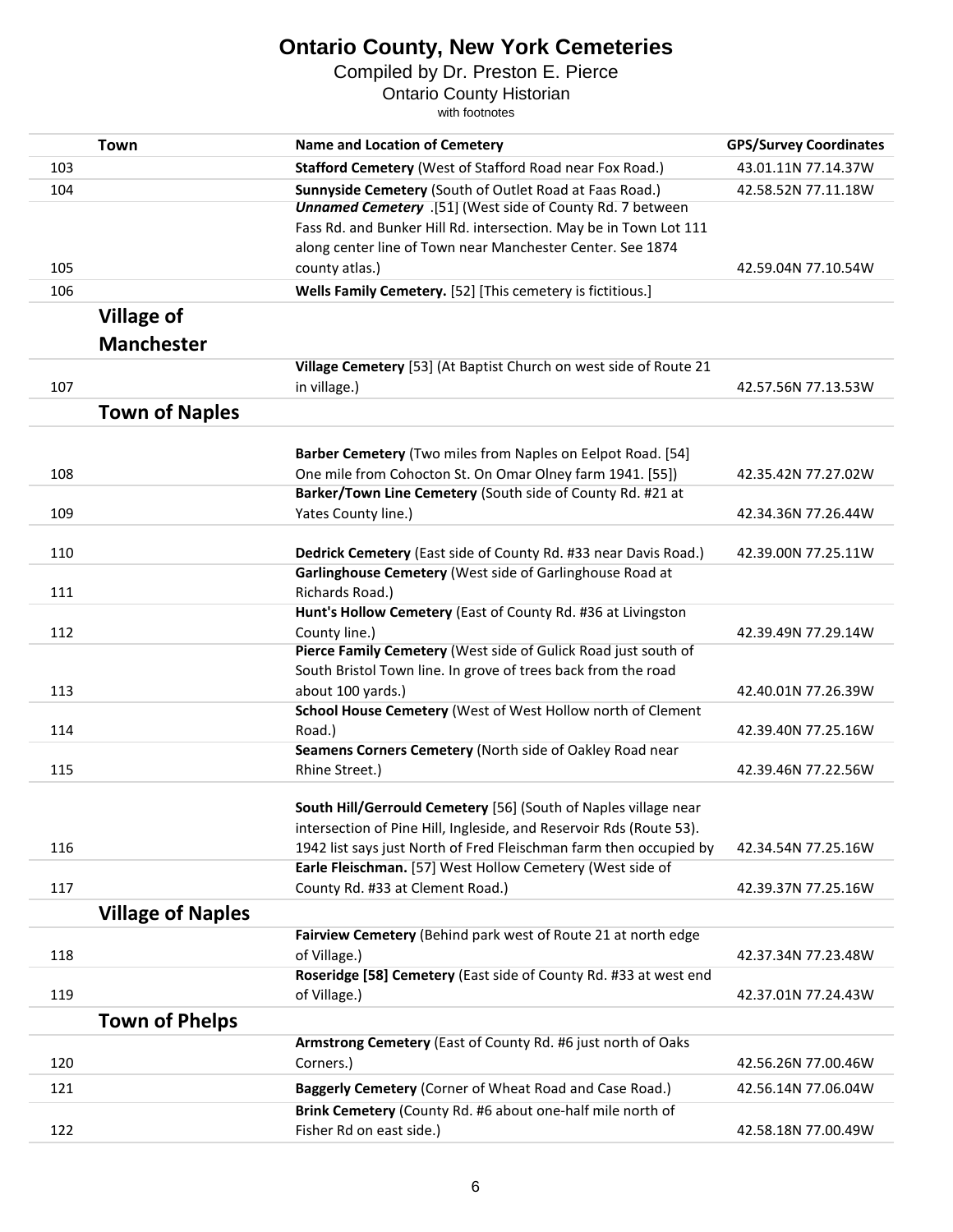Compiled by Dr. Preston E. Pierce

Ontario County Historian

| <b>Town</b>              | <b>Name and Location of Cemetery</b>                                                                          | <b>GPS/Survey Coordinates</b> |
|--------------------------|---------------------------------------------------------------------------------------------------------------|-------------------------------|
|                          | Burnett Cemetery (Northeast corner of County Rd. #6 and                                                       |                               |
| 123                      | Maryland St.)                                                                                                 | 42.57.02N 77.00.35W           |
|                          | Cobb-Smith Cemetery (West side of County Rd. #6 south of                                                      |                               |
| 124                      | Gifford Rd.)                                                                                                  | 42.58.54N 77.00.53W           |
|                          | Five Waters/Miller Cemetery (West of corner of NYS Route 88                                                   |                               |
| 125                      | and County Rd. #25 on County Rd. #25/Outlet Rd.)                                                              | 42.59.17N 77.05.36W           |
|                          | Maryland Street Road/"Harris Farm" Cemetery [59] (1200 ft. East                                               |                               |
|                          | of Maryland Street between Bodner and Reed Roads. Two miles                                                   |                               |
| 126                      | south of Alloway on shore of Canandaigua Outlet)                                                              | 43.00.07N 76.59.13W           |
|                          | Hoffman Cemetery (On south side of Cuddeback Rd. 0.3 miles                                                    |                               |
|                          | east of NYS Rt. 14 in small grove of trees between Bostwick and                                               |                               |
| 127                      | Avery Roads)                                                                                                  | 42.58.33N 76.58.22W           |
| 128                      | Humphrey Cemetery (North side of Route 96 in gravel pit.)                                                     | 42.56.51N 76.59.10W           |
| 129                      | Joslyn Cemetery (North side of County Rd. #23 at Lester Road.)                                                | 42.55.44N 77.01.33W           |
|                          | Melvin Hill Cemetery [60] (West side of Melvin Hill Road near                                                 |                               |
| 130                      | County Rd. #23.)                                                                                              | 42.55.08N 77.03.51W           |
| 131                      | Miller Cemetery (Outlet Road northwest of Village of Phelps.)                                                 | 42.59.16N 77.05.36W           |
|                          | Nicholson Cemetery (West side of County Line Road at the                                                      |                               |
| 132                      | Geneva Town line on Big Oak Golf Course property.)                                                            | 42.54.11N 76.57.52W           |
|                          |                                                                                                               |                               |
| 133                      | Oaklawn Cemetery (East side of County Rd. #6 near Preece Road.)                                               | 42.55.00N 77.00.42W           |
|                          | Orleans Cemetery [61] (South of Route 488 at County Rd. #20.)                                                 |                               |
|                          | [This cemetery is called "Pioneer Cemetery" on readings which are                                             |                               |
| 134                      | widely circulated and microfilmed.[62]]                                                                       | 42.55.03N 77.07.11W           |
| 135                      | Pinewood Cemetery [63] (South side of Pinewood Road.)                                                         | 42.58.06N 77.01.44W           |
|                          | Purchase/Aldrich Cemetery [64] (South side of Abandoned part                                                  |                               |
| 136                      | of Burnett Rd. west of Neider Rd.)                                                                            | 43.00.32N 77.02.52W           |
| 137                      | Rhea Cemetery (East side of Lyons-Geneva Road (Route 14).)                                                    | 42.59.57N 76.58.47W           |
|                          | Rice/Orleans Cemetery (Corner of County Rd. #20 and County Rd.                                                |                               |
| 138                      | #23.                                                                                                          | 42.55.06N 77.07.06W           |
|                          | Riverview/Plainsville/Gypsum Cemetery [65] (North side of                                                     |                               |
| 139                      | County Rd. #25 near County Rd. #27.)                                                                          | 42.59.02N 77.07.46W           |
|                          | Scott/Haviland/Doty Cemetery (North side of Packwood Rd. west                                                 |                               |
| 140                      | of Dobbins Corner on Townline Rd.)                                                                            | 42.54.23N 76.57.50W           |
|                          | Vandemark Cemetery (South of Fisher Road on abandoned road                                                    |                               |
| 141                      | near Thruway.)                                                                                                | 42.57.21N 76.59.47W           |
|                          | Westfall/South Lyons Cemetery (West side of Lyons-Geneva Road                                                 |                               |
| 142                      | (NYS Route 14).[66]                                                                                           | 42.58.09N 77.00.49W           |
| 143                      | Wheat Cemetery (East side of Wheat Road.)                                                                     | 42.55.21N 77.06.26W           |
| <b>Village of Phelps</b> |                                                                                                               |                               |
|                          |                                                                                                               |                               |
| 144                      | Pioneer Cemetery (South side of Main Street)<br>Resthaven Cemetery [67] (North side of Main Street behind old | 42.57.31N 77.03.49W           |
|                          |                                                                                                               |                               |
| 145                      | High School.)<br>St. Francis Catholic Cemetery (North of Rest Haven Cemetery on                               | 42.57.39N 77.03.50W           |
| 146                      | Clifton St.)                                                                                                  | 42.57.44N 77.03.47W           |
|                          |                                                                                                               |                               |
| <b>Town of Richmond</b>  |                                                                                                               |                               |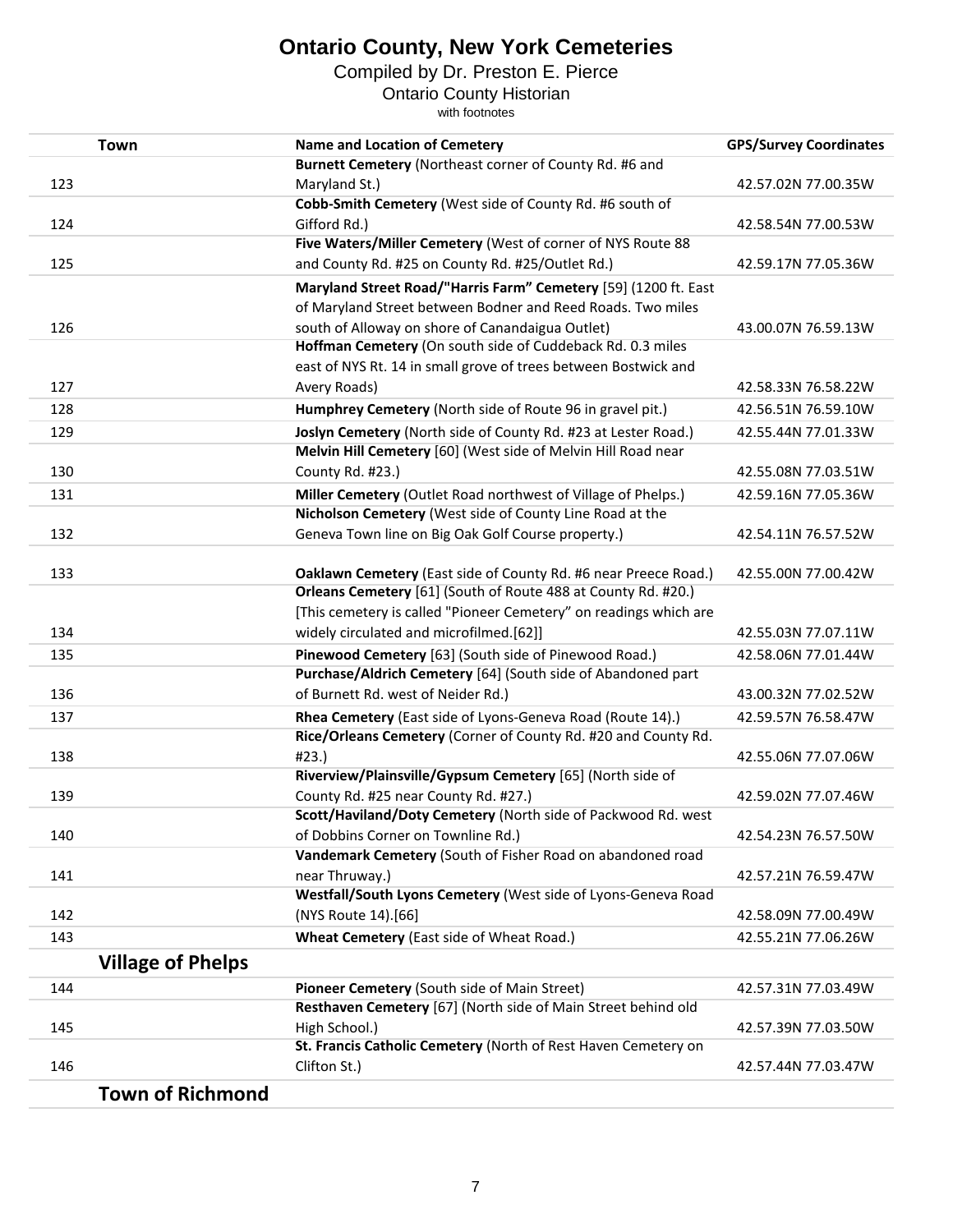Compiled by Dr. Preston E. Pierce

Ontario County Historian

with footnotes

| <b>Town</b>                 | <b>Name and Location of Cemetery</b>                              | <b>GPS/Survey Coordinates</b> |
|-----------------------------|-------------------------------------------------------------------|-------------------------------|
|                             | Adams Cemetery (North side of Ashley Rd. across from driveway     |                               |
|                             | of house at 9181 Ashley Rd.) [Bodies exhumed and moved to         |                               |
| 147                         | Lakeview Cemetery.[68]                                            | 42.48.31N 77.32.10W           |
|                             | Allen's Hill Cemetery (North side of Belcher Road near County Rd. |                               |
| 148                         | #40.)                                                             | 42.50.28N 77.31.03W           |
| 149                         | Baker Cemetery (Back of District School on Abbey Road)            |                               |
|                             | Barkley homestead site (Stone for Lucy Frost Barkley is located   |                               |
|                             | west of the house at 5314 Gulick Rd.) [The stone was formerly in  |                               |
| 150                         | the cemetery at Frosttown, Town of South Bristol.[69]]            |                               |
|                             | Bray/Hamilton/Barkley Cemetery (On abandoned road east side       |                               |
|                             |                                                                   |                               |
| 151                         | of East Lake Road near Burns Point.)                              | 42.45.36N 77.30.06W           |
|                             | Dennison Corners Cemetery [70] (East side of O'Neil Road near     |                               |
| 152                         | Shetler Road.)                                                    | 42.50.20N 77.34.23W           |
|                             | Lakeview Cemetery [71] (West side of County Rd. #36 near Sandy    |                               |
|                             | Bottom park.) [Sometimes recorded incorrectly as "Clearview"      |                               |
| 153                         | Cemetery.]                                                        | 42.47.06N 77.31.08W           |
|                             | McCrossen burial place. (In yard of house at 9601 Big Tree Rd.    |                               |
|                             | Three McCrossen stones. Bodies exhumed and moved to Union         |                               |
| 154                         | Cemetery, Town of Livonia, Livingston Co.[72]                     |                               |
|                             | Pemberton Cemetery (East side of Canadice Lake Rd. on the         |                               |
|                             | southwest corner of the property at 4981 Canadice Lake Rd.)       |                               |
|                             | [Bodies exhumed and moved to Union Cemetery, Town of Livonia,     |                               |
| 155                         | Livingston Co.[73]]                                               |                               |
|                             | Pitts/Blackmer/Pioneer Cemetery (North side of Grandview Drive    |                               |
|                             | just off Route 20-A near historical marker for Capt. Peter Pitts  |                               |
| 156                         | homestead.)                                                       | 42.47.24N 77.34.10W           |
|                             | Purcell/Curtiss Cemetery [74] (South of Route 20-A at Purcell     |                               |
| 157                         | Road.) Incorporated (1875) as West Richmond Cemetery.             |                               |
|                             | Richmond Center Cemetery [75] (West side of County Rd. #37        |                               |
| 158                         | near Ashley Road.)                                                | 42.48.30N 77.32.01W           |
|                             | St. Mary's Cemetery (South of County Rd. #37 at Briggs Street.)   |                               |
| 159                         | [Catholic]                                                        | 42.47.13N 77.31.57W           |
|                             | Williams/Sweet Cemetery (500 feet south of West Bloomfield        |                               |
|                             | Town line and about 500 feet east of County Rd. #37.) [In a       |                               |
| 160                         | hedgerow on old Raymond Grundman farm.]                           | 42.51.09N 77.31.58W           |
| 161                         | Pennell's Corners Cemetery [76] (Location unknown)                |                               |
| <b>Village of Rushville</b> |                                                                   |                               |
| 162                         | Rushville Cemetery (East side of Main Street)                     | 42.45.50N 77.13.33W           |
|                             |                                                                   |                               |
| Town of Seneca [77]         |                                                                   |                               |
|                             | <b>Unnamed Cemetery</b> (West side of Wabash Road near Kashong    |                               |
| 163                         | Switch Road.)                                                     | 42.46.00N 77.01.56W           |
|                             | <b>Unnamed Cemetery</b> (East side of Number Nine Road near Leet  |                               |
| 164                         | Road.)                                                            | 42.50.29N 77.03.18W           |
|                             | <b>Unnamed Cemetery</b> (South side of Leet Road near Number Nine |                               |

Road.) 42.50.27N 77.03.23W

165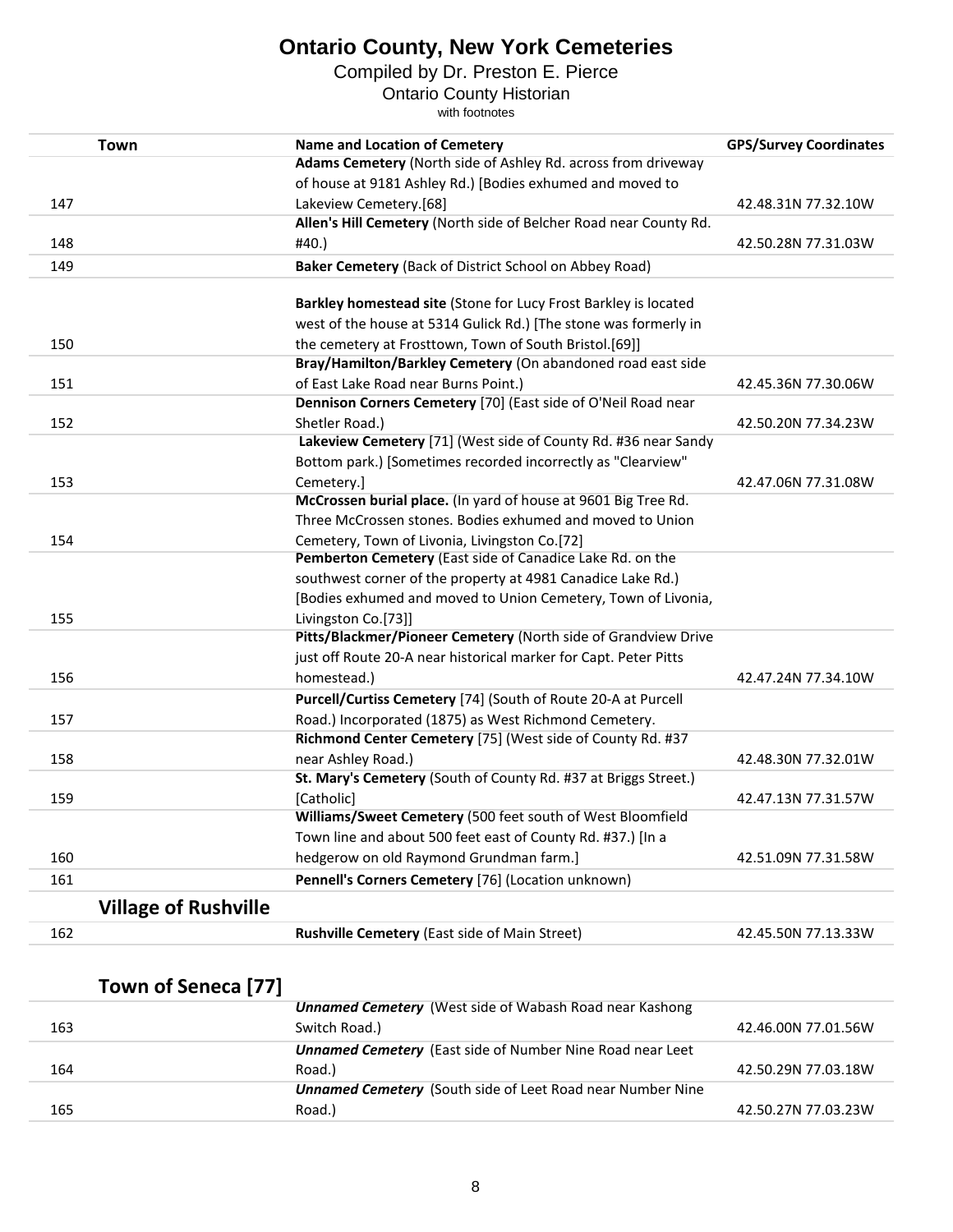Compiled by Dr. Preston E. Pierce

Ontario County Historian

| <b>Town</b> | <b>Name and Location of Cemetery</b>                              | <b>GPS/Survey Coordinates</b> |
|-------------|-------------------------------------------------------------------|-------------------------------|
|             | Cooley Cemetery (West side of Wabash Street near Robson           |                               |
| 166         | Road.)                                                            | 42.47.12N 77.01.58W           |
|             | Culver/Hooper Cemetery (Corner of Wabash Street and Lake-to-      |                               |
| 167         | Lake Road.)                                                       | 42.48.37N 77.02.01W           |
|             | Dunbar Cemetery (South side of Ansley Road on hilltop west of     |                               |
| 168         | Rasmussen farm (1990))                                            |                               |
|             | Gates/Butcher Cemetery [78] (East of Sutton Road near County      |                               |
| 169         | Rd. #4.)                                                          | 42.53.07N 77.02.35W           |
|             | Glann Cemetery (County Rd.- #29 on knoll two miles east of        |                               |
| 170         | Gorham.)                                                          |                               |
|             | Little Church/Log Meeting House Cemetery [79] (Corner of Little   |                               |
| 171         | Church Road and Gorham Road.)                                     | 42.47.16N 77.05.38W           |
|             | New Number Nine Cemetery (Across the road from Number Nine        |                               |
| 172         | Cemetery.)                                                        | 42.48.50N 77.03.02W           |
|             | Number Nine Cemetery [80] (West side of Number Nine Road          |                               |
| 173         | near Route 245.)                                                  | 42.48.51N 77.03.08W           |
|             | Ringer/Creager/Johnson Road Cemetery (Behind cobblestone          |                               |
|             | house at 2916 Johnson Rd. about 1 mile north of intersection with |                               |
| 174         | County Road #4)                                                   |                               |
| 175         | St. Theresa Cemetery (East side of Flint Road near Short Road.)   | 42.49.58N 77.06.04W           |
|             | Sand Hill Cemetery [81] (South side of Route 20 near County Rd.   |                               |
| 176         | #5.                                                               | 42.51.35N 77.04.23W           |
|             | Squier Cemetery I (Lake-to-Lake Road 1600 feet east of Little     |                               |
| 177         | Church Road.)                                                     | 42.48.36N 77.05.09W           |
|             | Squier Cemetery II (Behind farm of Louis Minn (1989) east of      |                               |
| 178         | Number Nine Road.)                                                | 42.57.27N 77.13.44W           |
|             | Whitney Cemetery (North side of County Rd. #4 near Whitney        |                               |
| 179         | Road.)                                                            | 42.53.12N 77.04.29W           |
|             | Unnamed Cemetery [82] (On Old Castle Rd. between Melvin Hill      |                               |
| 180         | Rd. and Fort Hill Rd. On Town Lot 38 North. On USGS maps.)        | 42.53.12N 77.02.42W           |

| <b>Village of Shortsville</b> |                                                                         |                     |
|-------------------------------|-------------------------------------------------------------------------|---------------------|
| 181                           | <b>Brookside Cemetery</b> [83] (East side of Route 21 in the village.)  | 42.57.27N 77.13.44W |
|                               | St. Rose Cemetery (North side of Shortsville Road at west side of       |                     |
| 182                           | Village.)                                                               | 42.57.19N 77.14.16W |
| 183                           | <b>Theophilus Short Cemetery (South of Main Street in the village.)</b> | 42.57.16N 77.13.42W |
| <b>Town of South</b>          |                                                                         |                     |
| <b>Bristol</b>                |                                                                         |                     |
|                               | <b>Allen Cemetery</b> (West side of Route 64 near Bristol Town line.)   |                     |
| 184                           | [Location shown on USGS maps.[84]]                                      | 42.45.24N 77.24.22W |
|                               | "Brown Stand" Cemetery (On bluff overlooking northwest                  |                     |
|                               | intersection of Route 64 and County Rd. #34.) [Obliterated except       |                     |
|                               | for a few fallen stones. Names from this cemetery are frequently        |                     |
| 185                           | listed with Wilder Cemetery names.]                                     | 42.43.51N 77.24.14W |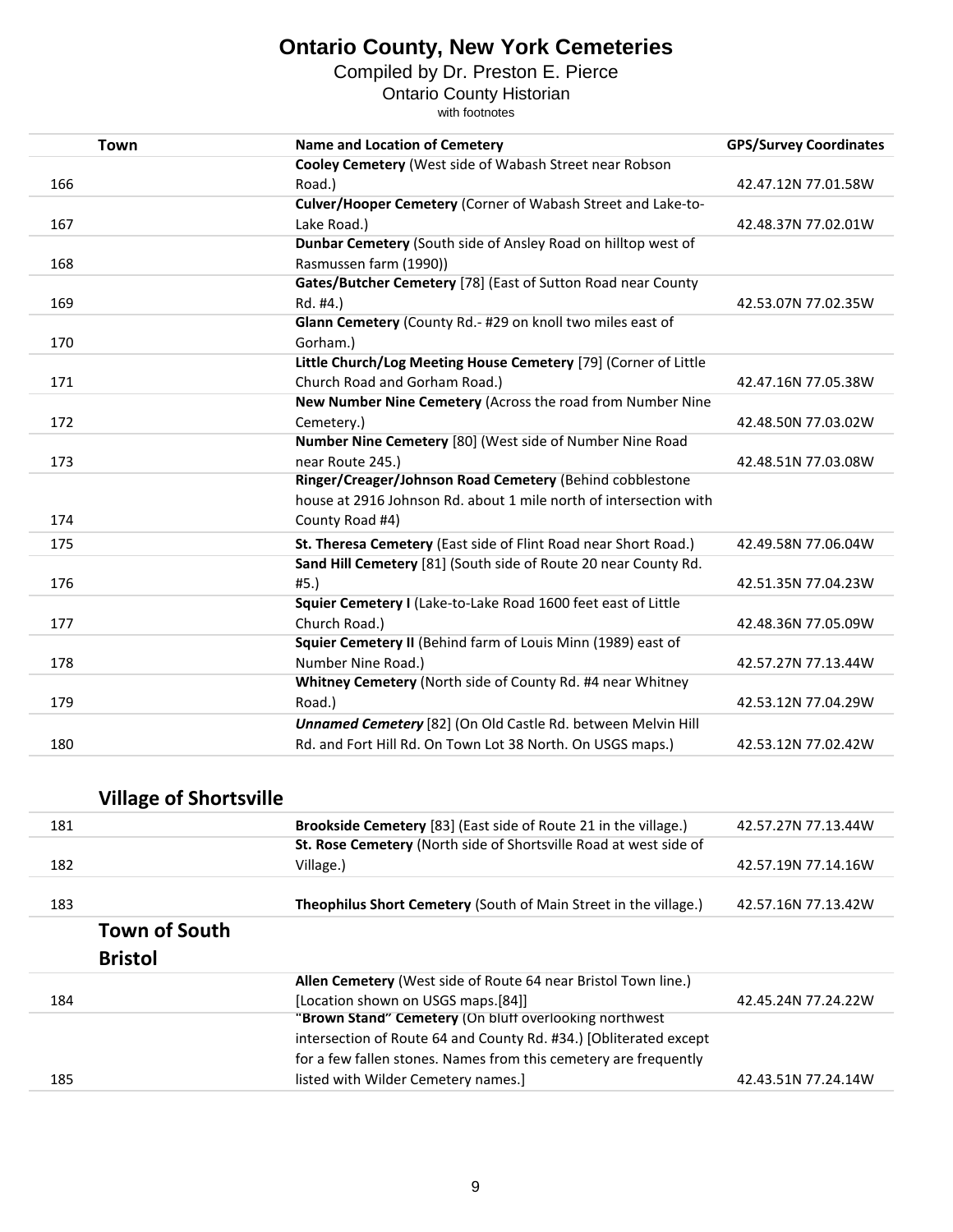Compiled by Dr. Preston E. Pierce

Ontario County Historian

| <b>Town</b>                                   | <b>Name and Location of Cemetery</b>                                                                                                                                                                                                                                                                                                                                                                                                                                                                                                                                                                                                                                                                                                                                                                                                                                                                                                                                                                                         | <b>GPS/Survey Coordinates</b>                                     |
|-----------------------------------------------|------------------------------------------------------------------------------------------------------------------------------------------------------------------------------------------------------------------------------------------------------------------------------------------------------------------------------------------------------------------------------------------------------------------------------------------------------------------------------------------------------------------------------------------------------------------------------------------------------------------------------------------------------------------------------------------------------------------------------------------------------------------------------------------------------------------------------------------------------------------------------------------------------------------------------------------------------------------------------------------------------------------------------|-------------------------------------------------------------------|
|                                               | Burby Hollow Cemetery (East side of County Rd. #33 near Mosher                                                                                                                                                                                                                                                                                                                                                                                                                                                                                                                                                                                                                                                                                                                                                                                                                                                                                                                                                               |                                                                   |
|                                               | Road.) [Also known as "Parmalee" Cemetery and so called on                                                                                                                                                                                                                                                                                                                                                                                                                                                                                                                                                                                                                                                                                                                                                                                                                                                                                                                                                                   |                                                                   |
| 186                                           | USGS maps. [85]]                                                                                                                                                                                                                                                                                                                                                                                                                                                                                                                                                                                                                                                                                                                                                                                                                                                                                                                                                                                                             | 42.44.44N 77.26.36W                                               |
|                                               | Covil's Corners/Standish Cemetery [North side of Hicks Rd near                                                                                                                                                                                                                                                                                                                                                                                                                                                                                                                                                                                                                                                                                                                                                                                                                                                                                                                                                               |                                                                   |
| 187                                           | NYS Route 21.]                                                                                                                                                                                                                                                                                                                                                                                                                                                                                                                                                                                                                                                                                                                                                                                                                                                                                                                                                                                                               | 42.44.59N 77.21.41W                                               |
|                                               |                                                                                                                                                                                                                                                                                                                                                                                                                                                                                                                                                                                                                                                                                                                                                                                                                                                                                                                                                                                                                              |                                                                   |
| 188                                           | Coye Cemetery [86] (East side of Route 21 at Bopple Hill Road.)                                                                                                                                                                                                                                                                                                                                                                                                                                                                                                                                                                                                                                                                                                                                                                                                                                                                                                                                                              | 42.43.23N 77.21.56W                                               |
|                                               | Frost Town/Gulick Gorge Cemetery (West of Gulick Road along                                                                                                                                                                                                                                                                                                                                                                                                                                                                                                                                                                                                                                                                                                                                                                                                                                                                                                                                                                  |                                                                   |
|                                               | rim of Briggs Gully.) [May also be known as McGreavy Cemetery.                                                                                                                                                                                                                                                                                                                                                                                                                                                                                                                                                                                                                                                                                                                                                                                                                                                                                                                                                               |                                                                   |
| 189                                           | $[87]$                                                                                                                                                                                                                                                                                                                                                                                                                                                                                                                                                                                                                                                                                                                                                                                                                                                                                                                                                                                                                       |                                                                   |
| 190                                           | Hill Cemetery (On Cutler scout reservation off Gulick Rd.)                                                                                                                                                                                                                                                                                                                                                                                                                                                                                                                                                                                                                                                                                                                                                                                                                                                                                                                                                                   | 42.41.14N 77.26.23W                                               |
|                                               | Quayle Cemetery (East side of Gulick Road near Mosher Road and                                                                                                                                                                                                                                                                                                                                                                                                                                                                                                                                                                                                                                                                                                                                                                                                                                                                                                                                                               |                                                                   |
| 191                                           | opposite Ross Road.[88])                                                                                                                                                                                                                                                                                                                                                                                                                                                                                                                                                                                                                                                                                                                                                                                                                                                                                                                                                                                                     | 42.44.44N 77.28.15W                                               |
| 192                                           | Randall Cemetery (East side of Route 21 near Hicks Rd.)                                                                                                                                                                                                                                                                                                                                                                                                                                                                                                                                                                                                                                                                                                                                                                                                                                                                                                                                                                      | 42.45.07N 77.21.44W                                               |
|                                               | Wilder Cemetery (East side of Route 64 on bluff along creek. Near                                                                                                                                                                                                                                                                                                                                                                                                                                                                                                                                                                                                                                                                                                                                                                                                                                                                                                                                                            |                                                                   |
| 193                                           | north line of state land.)                                                                                                                                                                                                                                                                                                                                                                                                                                                                                                                                                                                                                                                                                                                                                                                                                                                                                                                                                                                                   |                                                                   |
|                                               |                                                                                                                                                                                                                                                                                                                                                                                                                                                                                                                                                                                                                                                                                                                                                                                                                                                                                                                                                                                                                              |                                                                   |
|                                               |                                                                                                                                                                                                                                                                                                                                                                                                                                                                                                                                                                                                                                                                                                                                                                                                                                                                                                                                                                                                                              |                                                                   |
|                                               |                                                                                                                                                                                                                                                                                                                                                                                                                                                                                                                                                                                                                                                                                                                                                                                                                                                                                                                                                                                                                              |                                                                   |
|                                               |                                                                                                                                                                                                                                                                                                                                                                                                                                                                                                                                                                                                                                                                                                                                                                                                                                                                                                                                                                                                                              |                                                                   |
| 194                                           | above.]                                                                                                                                                                                                                                                                                                                                                                                                                                                                                                                                                                                                                                                                                                                                                                                                                                                                                                                                                                                                                      |                                                                   |
|                                               |                                                                                                                                                                                                                                                                                                                                                                                                                                                                                                                                                                                                                                                                                                                                                                                                                                                                                                                                                                                                                              |                                                                   |
|                                               |                                                                                                                                                                                                                                                                                                                                                                                                                                                                                                                                                                                                                                                                                                                                                                                                                                                                                                                                                                                                                              |                                                                   |
| 196                                           | <b>Gulick Cemetery [Location unknown.[91]]</b>                                                                                                                                                                                                                                                                                                                                                                                                                                                                                                                                                                                                                                                                                                                                                                                                                                                                                                                                                                               |                                                                   |
|                                               |                                                                                                                                                                                                                                                                                                                                                                                                                                                                                                                                                                                                                                                                                                                                                                                                                                                                                                                                                                                                                              |                                                                   |
|                                               |                                                                                                                                                                                                                                                                                                                                                                                                                                                                                                                                                                                                                                                                                                                                                                                                                                                                                                                                                                                                                              |                                                                   |
|                                               |                                                                                                                                                                                                                                                                                                                                                                                                                                                                                                                                                                                                                                                                                                                                                                                                                                                                                                                                                                                                                              |                                                                   |
| <b>Town of Victor</b>                         |                                                                                                                                                                                                                                                                                                                                                                                                                                                                                                                                                                                                                                                                                                                                                                                                                                                                                                                                                                                                                              |                                                                   |
|                                               |                                                                                                                                                                                                                                                                                                                                                                                                                                                                                                                                                                                                                                                                                                                                                                                                                                                                                                                                                                                                                              |                                                                   |
|                                               |                                                                                                                                                                                                                                                                                                                                                                                                                                                                                                                                                                                                                                                                                                                                                                                                                                                                                                                                                                                                                              |                                                                   |
|                                               |                                                                                                                                                                                                                                                                                                                                                                                                                                                                                                                                                                                                                                                                                                                                                                                                                                                                                                                                                                                                                              |                                                                   |
|                                               |                                                                                                                                                                                                                                                                                                                                                                                                                                                                                                                                                                                                                                                                                                                                                                                                                                                                                                                                                                                                                              |                                                                   |
|                                               |                                                                                                                                                                                                                                                                                                                                                                                                                                                                                                                                                                                                                                                                                                                                                                                                                                                                                                                                                                                                                              |                                                                   |
|                                               |                                                                                                                                                                                                                                                                                                                                                                                                                                                                                                                                                                                                                                                                                                                                                                                                                                                                                                                                                                                                                              |                                                                   |
|                                               |                                                                                                                                                                                                                                                                                                                                                                                                                                                                                                                                                                                                                                                                                                                                                                                                                                                                                                                                                                                                                              |                                                                   |
|                                               |                                                                                                                                                                                                                                                                                                                                                                                                                                                                                                                                                                                                                                                                                                                                                                                                                                                                                                                                                                                                                              |                                                                   |
|                                               |                                                                                                                                                                                                                                                                                                                                                                                                                                                                                                                                                                                                                                                                                                                                                                                                                                                                                                                                                                                                                              |                                                                   |
|                                               | Fishers Abandoned Cemetery [96] [Near intersection of Fishers                                                                                                                                                                                                                                                                                                                                                                                                                                                                                                                                                                                                                                                                                                                                                                                                                                                                                                                                                                |                                                                   |
|                                               | Main Street and Wangum Road. Eight graves never removed                                                                                                                                                                                                                                                                                                                                                                                                                                                                                                                                                                                                                                                                                                                                                                                                                                                                                                                                                                      |                                                                   |
| 203                                           | including Deborah, John, and Bethiah Fisher.]                                                                                                                                                                                                                                                                                                                                                                                                                                                                                                                                                                                                                                                                                                                                                                                                                                                                                                                                                                                | 43.00.34N 77.28.10W                                               |
| 204                                           | Hart Farm Site [Unknown site on Victor-Egypt Rd. [97]]                                                                                                                                                                                                                                                                                                                                                                                                                                                                                                                                                                                                                                                                                                                                                                                                                                                                                                                                                                       |                                                                   |
|                                               | Hill Burial Site [98] [Unmarked burial of Gregory Hill behind house                                                                                                                                                                                                                                                                                                                                                                                                                                                                                                                                                                                                                                                                                                                                                                                                                                                                                                                                                          |                                                                   |
| 205                                           | at 7709 Mendon Road (Rt. 251).]                                                                                                                                                                                                                                                                                                                                                                                                                                                                                                                                                                                                                                                                                                                                                                                                                                                                                                                                                                                              |                                                                   |
| 195<br>197<br>198<br>199<br>200<br>201<br>202 | Brady-Wilder Farm/Old Church Cemetery [89] [On north line of<br>Gamaliel Wilder farm, "west of the road." Cemetery plowed up by<br>Charles Brady prior to 1911. 1851 map of Ontario County shows<br>what appears to be this cemetery just north of Brown Cemetery<br>Davis Hill Cemetery [Location unknown. [90] May be the same as<br>Quayle Cemetery above.]<br>Storrs Farm Cemetery (Overgrown on old Storrs farm off<br>abandoned southern end of Worden Hill Road.)[92] [Has been<br>called Parsons/South Hill in error.]<br>Baker/Bennett Cemetery [93] (Near Audobon Club and Powder<br>Mill Park on Fishers Road.) [Graves enclosed by fence near barn.]<br>Barber Family Cemetery (351 Fisher Road in side yard.)<br>Boughton Hill Cemetery [94] (Corner of County Rd. #3 and County<br>Rd. #41.)<br>Pabos Burial Site (Under obelisque near bridge on Wangum Road<br>near park in hamlet of Fishers.)<br>Park Cemetery [95] (Rowley Road east of Route 96) [At site of<br>Burger King Restaurant. Bodies exhumed.] | 42.57.34N 77.24.50W<br>43.00.30N 77.28.13W<br>43.00.32N 77.26.36W |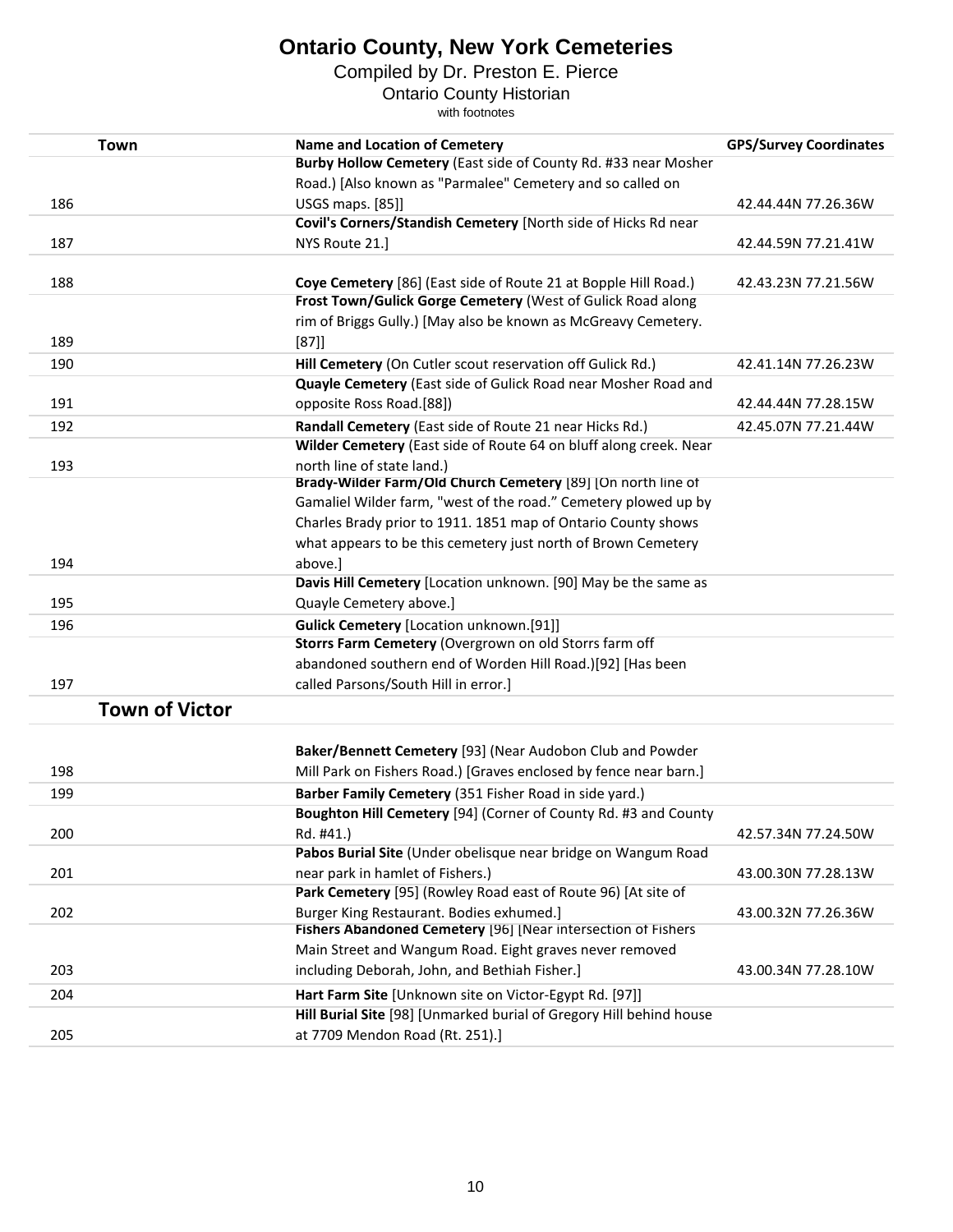Compiled by Dr. Preston E. Pierce

Ontario County Historian

|     | <b>Town</b>              | <b>Name and Location of Cemetery</b>                             | <b>GPS/Survey Coordinates</b> |
|-----|--------------------------|------------------------------------------------------------------|-------------------------------|
|     |                          | Lane Cemetery [99] [Daily Road near Blazey and Richardson        |                               |
|     |                          | Roads (near Monroe County line). Exact location unidentifiable   |                               |
|     |                          | now. Most bodies exhumed and reburied in South Perrinton         |                               |
|     |                          | Cemetery. One stone left as step on back porch of Carl Leigh     |                               |
|     |                          | family (1992). Grave of John L. Lane and Sarah Lane may still be |                               |
| 206 |                          | there as well as Mary Luthena Dickinson Lane. [100]]             | 43.01.52N 77.23.22W           |
|     |                          | Murray/"Dillman Farm" Cemetery [101] [In pasture just west of    |                               |
| 207 |                          | farm.]                                                           |                               |
| 208 |                          | Parsons/Crossman's Farm Burial Site [102] [118 Fisher Road.]     |                               |
|     |                          | Sale Burial Site [103] [Unmarked grave about 400 feet south of   |                               |
| 209 |                          | Bernard McCarthy house (1992) on Brownsville Rd.]                |                               |
|     |                          | Smith Farm Site [Unknown location on farm of Nicholas Smith      |                               |
| 210 |                          | south of Boughton Hill. [104]]                                   |                               |
|     | <b>Village of Victor</b> |                                                                  |                               |
| 211 |                          | St. Patrick's Cemetery (High Street) [Catholic]                  | 42.59.21N 77.25.09W           |
|     |                          | Village Cemetery (Behind Methodist Church on south side of       |                               |
| 212 |                          | Main Street.)                                                    | 42.58.52N 77.24.28W           |
| 213 |                          | Proprietor's Church Cemetery [105] [On Moore Avenue.]            | 42.59.04N 77.24.35W           |
|     | <b>Town of West</b>      |                                                                  |                               |
|     | <b>Bloomfield</b>        |                                                                  |                               |
|     |                          | Brombley Cemetery (In pasture about 300 feet behind dwelling at  |                               |
| 214 |                          | 3328 Taft Rd.)                                                   |                               |
|     |                          | Ionia/Miller's Corners Cemetery [106] (South of County Rd. #14   |                               |
| 215 |                          | near County Rd. #38 in hamlet of Ionia.)                         | 42.55.51N 77.29.46W           |
|     |                          | North Bloomfield Cemetery [107] (North of Route 65 near          |                               |
| 216 |                          | Monroe County line.)                                             | 42.56.18N 77.34.12W           |
|     |                          | Pioneer Cemetery (West of County Rd. #37 at south end of         |                               |
| 217 |                          | village.)                                                        | 42.54.09N 77.32.24W           |
|     |                          | Rural Cemetery (North side of Route 20 behind former St.         |                               |
| 218 |                          | Joseph's Church at east end of village.)                         | 42.54.31N 77.31.58W           |
|     |                          |                                                                  |                               |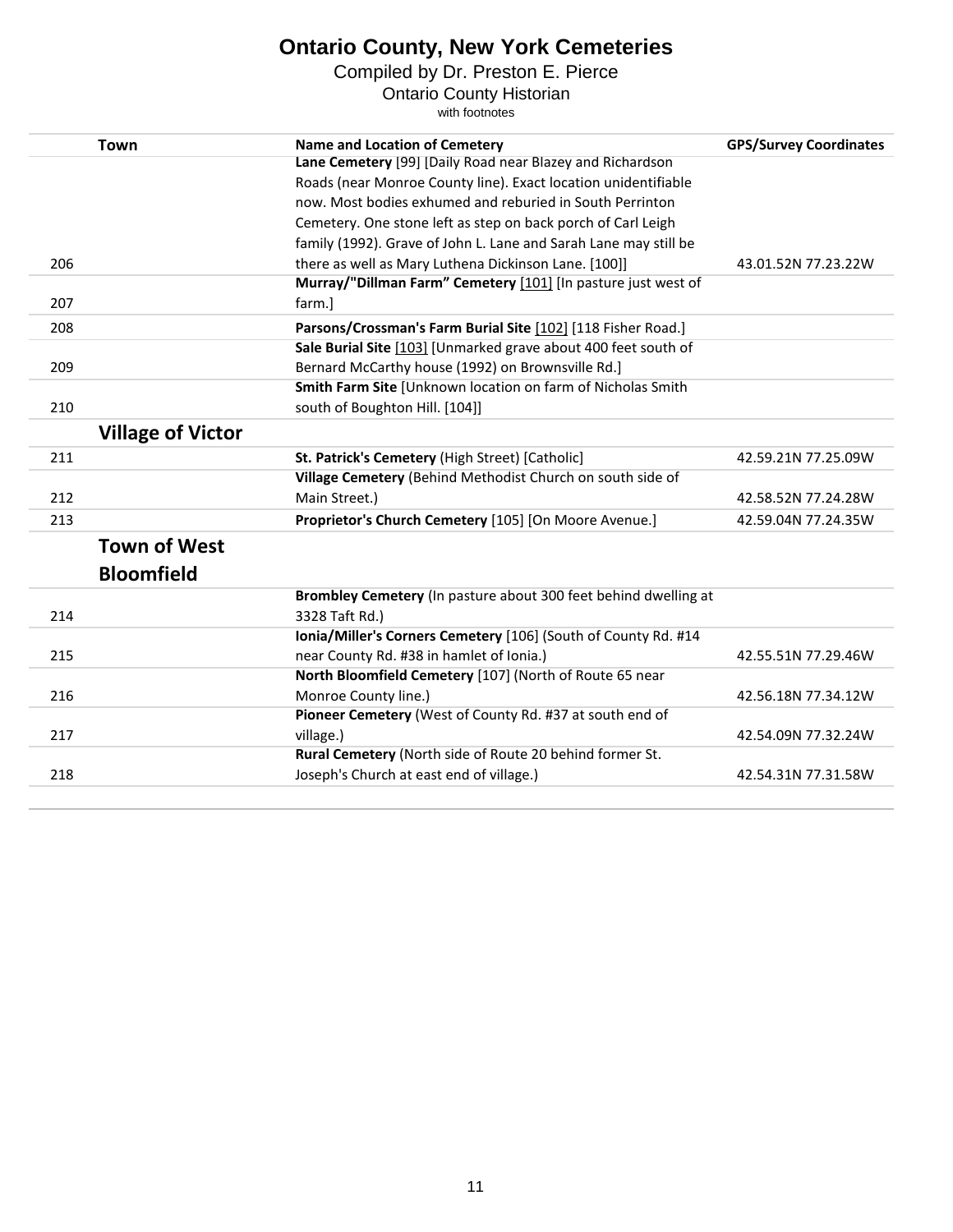Compiled by Dr. Preston E. Pierce

Ontario County Historian

#### **Footnotes**

[1] Ontario County Clerk. Incorporations. 1888. Book 1. p. 281-282. The incorporation papers give the official name as Evergreen Cemetery Association.

[2] Naples Library cemetery book lists this cemetery found in 1942 as Graveyard Hill. It contained graves with six family names: Reynolds, Fitch, Jones, Waldron, Damon, Reynolds. Readings of stones in Naples book which was distributed to DAR and is also found in separate old bound Naples cemetery book at Ontario County Historical

[3] Cited in Naukam, Lawrence. Ontario County, N.Y. Cemetery Record Index. (Rochester, NY: Rochester Genealogical Soc., 1987) p. 1.

[4] Ontario County Land Records. *Liber* 127. p. 510. Deed for land describing the cemetery location but not

[5] Ontario County Clerk. Incorporations. 1881. Book 1. pp. 117-118. The name of the corporation is the "Canadice Hill Rural Cemetery Association." Although the specific piece of land is not named, the Corners cemetery is located at the intersection of Canadice Hill Road with the two roads named.

[6] While this cemetery has been known for some time, it has never been read and there are no records. Residents suspect that it was a family cemetery. Its listing here is based on the testimony of witnesses that it does, indeed, exist. To date, no stones have been found.

[7] See pamphlet: Rev. James T. Dougherty. *Diamond Jubilee. St. Mary's Church of Canandaigua, New York. 1844- 1919.* (Canandaigua, NY: The Church, 1919)

[8] See pamphlet: *The "Old Cemetery" at Canandaigua, N.Y.* (Canandaigua, NY: Ontario County Times Press, 1918)

[9] Ontario County Land Records. *Liber 71,* p. 132. Moses Atwater sells 3.5 acres. Mentions Atwater's "sand hill." Surveyed by Jeffrey Chipman, Aug. 4, 1841; Ontario County Land Records. Liber 109, p. 129. Trustees of Village of Canandaigua sell Lot #92 in burying ground on northline of Cross St. to trustees of Ontario Lodge #22 IOOF; Minutes of the Trustees of Canandaigua village (Jun. 5, 1855) repeal the original provision that no persons of color be buried in the cemetery. Minutes of the Trustees (Jan. 11, 1856) direct selling of lots.

[10] See pamphlet: *Quarter Century Report of Canandaigua Cemetery Association. Canandaigua, New York. Woodlawn Cemetery 1884-1909* (Canandaigua, NY: Ontario County Times Presses, 1909). See: Ontario County Clerk. Incorporations. 1884. Book 1. pp. 155-57.

[11] Ontario County Clerk. 1937. Incorporations. Book 6. p. 309. A note was made in the book index that incorporation papers for the academy Cemetery Corporation were filed on Jul. 22, 1936 but "not recorded." A certificate of incorporation was recorded on Jul. 24, 1937.

[12] Ontario County Clerk. Incorporations. 1911. Book 3. pp. 462-463.

[13] Naukam. p. 5. No other local source gives any indication of this cemetery. Naukam states that it is probably found on Town Lot 107 which does not appear to be in that location. The Rochester Public Library is said to have a two-page list of readings made in 1966. A later edition of the Naukam publication calls this cemetery the Power Cemetery which is situated as described only on County Rd. 41, not Town Line Rd. In a letter to the County Historian, Preston E. Pierce, dated Oct. 9, 1998, Elaine Brown stated that this cemetery does exist separately from the Power Cemetery. [Historian's Cemetery File.]

[14] Ontario County Clerk. Incorporations. 1914. Book 4. p. 89. The incorporation certificate refers to the cemetery as being in the village.

[15] This cemetery may sometimes be called Sand Hill.

[16] See: Rosalie Munson. "Rice 'Burying Ground.' Its Origins & Its Future." *Academy Chronicles.* East Bloomfield Historical Society. 1995.

[17] Naukam. p. 9. One page of readings is supposed to be on deposit at the Rochester Public Library. This is likely the Reed Cemetery in the Town of Richmond.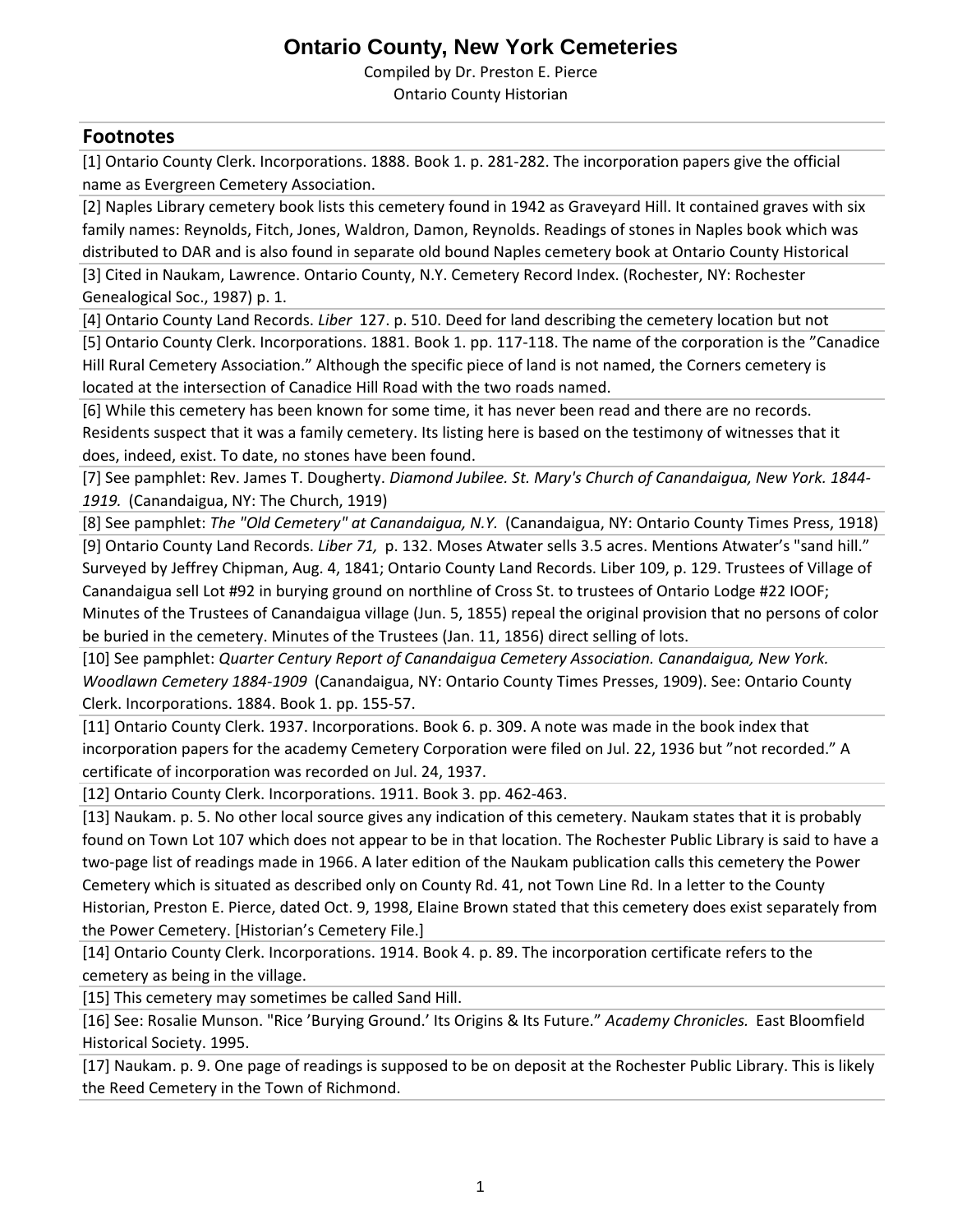Compiled by Dr. Preston E. Pierce Ontario County Historian

[18] A map sketched by Town Historian, Lewis F. Allen, 1939, indicates burial site in northwest corner of property near County Rd. #41. Map in County Historian's cemetery file. In a letter to Historian, Preston Pierce, dated Oct. 9, 1998, Elaine K. Brown stated her belief that stones were in the woods just south of the Lapham House. [County Historian's Cemetery File.]

[19] Ontario County Clerk. Incorporations. 1928. Book 6. pp. 102-105. It appears that the Certificate of Incorporation for "Salem Cemetery Association" was filed in error, then refiled.

[20] In a letter to Historian, Preston E. Pierce, dated Oct. 9, 1998, Elaine Brown indicated that two stones could be seen in the 1950's when the Thruway was built. [Historian's Cemetery File.]

[21] Naukam. p. 11. This is probably the cemetery at the Race Track. It appears on the 1904 *Atlas of Ontario County* . In a letter to the Historian, Preston E. Pierce, dated Oct. 9, 1998, Elaine Brown indicated that this cemetery was in the middle of the field when she was a child and had only 2 or 3 stones. [Historian's Cemetery Pierce, dated Oct. 9, 1998, Elaine Brown stated ther her grandparents owned this farm from 1908-1933. She believes the University of Rochester did some testing on remains found at the time the racetrack was built. Brown indicates that Kasson Crooker, who lived in Bloomfield, took the stones. The stones were at the home of Beatrice Crooker in the 1950's. Brown states that Samuel Cooper was buried there as is his wife. [Historian's Cemetery File.]

[23] See: E. Thayles Emmons. *The Story of Geneva* . (Geneva, NY: Finger Lakes Times, 1982) pp. 112-119.

[24] See: Arthur P. Rose. *Geneva Courier* . Jun. 13, 1885.

[25] See: Rose. 1885. Naukam, 1987, p. 14 also cites this cemetery.

[26] See: Rose. 1885.

[27] Naukam. p. 13. Records supposed to be at Geneva Historical Soc.

[28] The Brown Cemetery sometimes listed on the south side of Kashong Rd. is the same as this Barnes/Brown. Old maps make it appear that Kashong Road was rerouted over the years so that as far back as 1852 and 1859 a cemetery appeared on the north side of the road.

[29] This is probably one cemetery more properly named for the Ringer family. Several members of the Clise family are buried here.

Mary's Cemetery of Geneva, New York, Inc." but it was never recorded, and probably was not approved by the Secretary of State.

[31] Naukam. p. 15. Records available at Geneva Historical Soc. Last grave 1909. Thirteen graves total. A research paper on this cemetery, written by a Geneva High School student in the early 1980's, is available at the Ontario County Historical Society in the Geneva volume of cemetery readings.

[32] Privately owned (by Eleanor Elz, 1999) and still in use.

[33] There is some question whether or not this cemetery is actually within the Town of Phelps. It borders Nicholson Cemetery. Readings will often be found under "Geneva" and the Town of Geneva cosiders it within the

[34] Probably a duplicate listing of #72, Smith Cemetery which is approximately the same location.

[35] Ontario County Clerk. Incorporations. 1874. pp. 81-82. The incorporation states the name as the "Dwelle Cemetery Association" although that name has not been applied to the cemetery in modern times. It specifies that the cemetery is based upon a deed from Parly Gates and is located on Lot 49 in the Town of Gorham near a school, a description which fits Baldwin's Corners.

[36] This cemetery has been listed as Hawley, or Hawley-Taylor since a reading done in 1965. No members of the Hawley or Taylor families are buried here. The property belonged to Ethan Lord who lived nearby and is buried in the cemetery. The erroneous listing dates from at least 1965 when a local genealogist distributed a reading with the name Hawley-Taylor. For verification of the correct name see: Ontario County land records. Liber 244, p. 370 (1903). Also: Gage, Floyd H. "The Lord Cemetery History." 2000. Typescript in County Historian's cemetery file. [37] Ontario County RAIMS. Gorham Cemetery Assn. Cert. of Proceedings. Miscellaneous Records. Book E. p. 319.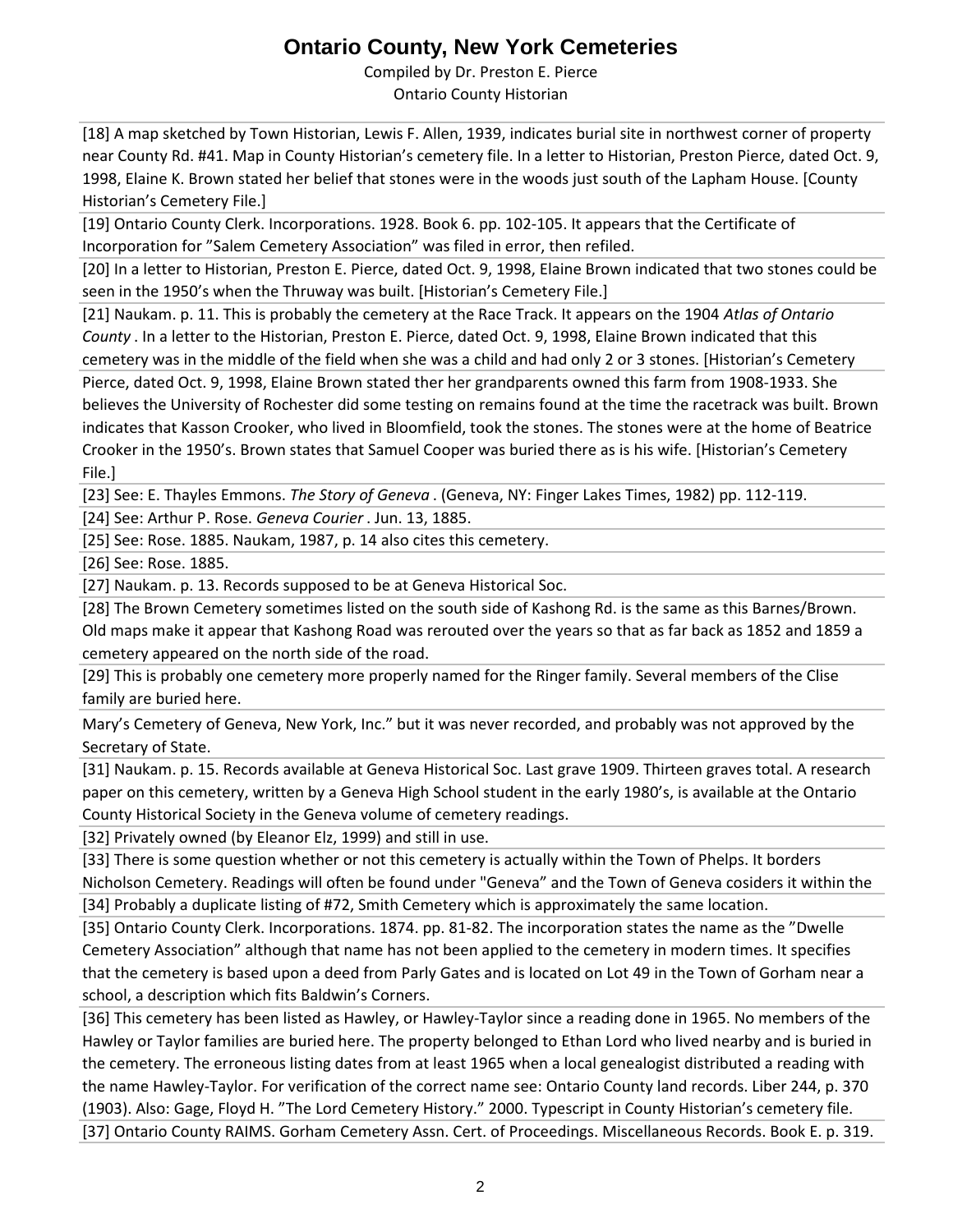Compiled by Dr. Preston E. Pierce Ontario County Historian

[38] Ontario County Clerk. Incorporations. 1861. Book 1. pp. 43-44. The incorporation states that the Cemetery was located in School District 5 of the Town of Gorham, a description which fits Pickett Cemetery. It has not been known as Denham Cemetery in modern times.

[39] Ontario County Clerk. Incorporations. Book 1. 1869. p. 67-68; Ontario County land records, *Liber* 29, p. 263. In the deed for the cemetery Joseph Wood sold the land to James "McFarson" and John Goodwin, Jun., the trustees of school District No. #6 of the Town of Gorham. The 1874 Atlas of Ontario County, and the 1859 map of the county (located at RAIMS, and other places), both indicate that Reed's Corners was in District #8. However, McIntosh's 1876 History of Ontario County (p. 152) indicates that the first school in the area was on the same lot as the Congregational Church. The deed description within Lot #54 is undoubtedly Reed's Corners. Either the school district was renumbered or an error in numbering was made since District #6 was not on Lot #54.

[40] This cemetery has also been known as Washburn-Conklin Cemetery. Conklin Cemetery is sometimes listed separately. These listings are erroneous. See: Ontario County land records. Verification of the name appears in Ontario County land records. Liber 244, 1903. p. 118. Also: Gage, Floyd H. "The Washburn Cemetery History." 2000. Typescript in County Historian's cemetery file. See: Ontario County Clerk. Incorporations. Book 1. 1866. p. [41] 1891 readings of this cemetery were reprinted in the *Shortsville Enterprise* , Jun 3 (p. 1), 10 (p. 2), 17 (p. 2), 24 (p. 1), 1921.

[42] May be the same as Algerine Street Cemetery below although description appears to make it too close to County Rd. 4 for it to be Algerine Street Cemetery. Stone may have been removed from Algerine Street Cemetery when it was obliterated sometime after 1915.

[43] Ontario County Clerk. Incorporations. 1890. Book 1. p. 341-342. The incorporation papers do not mention the particular plot of land but the name is simply Hopewell Cemetery Association.

[44] The visible stones are merely numbered. A listing of those buried in the Ontario County/Poor House Cemetery can be found at the county Health Facility, the County Archives (RAIMS), and at the County Historian's

[45] May be Estey cemetery located in 1998 with one visible stone (Belle C. Estey 1865-1905). Cemetery was south of house owned by Eoris Eldredge (1999) and labeled as M.S. Esty on 1874 county atlas. Does not appear to be close enough to County Rd. 4 to fit description of Estey Cemetery above. Close to Algerine Street according to 1915 deed, Ontario County RAIMS. Land Records. Liber 291. p. 522. Apr. 1, 1915. Mary G. Palmer to William H. Sheppard and Lillie. Part of Lot 64. Contains exception, a "small piece of ground lying in the southeast corner of that portion of the premises above described which lies west of the Highway, now [e]nclosed with a board fence, being 2 rods north and south and 1 1/2 rods east and west." Deed refers to bordering land of John Freshour. John, and later Freshours, owned the house next south of the cemetery shown on the 1874 atlas map.

[46] Naukam. p. 21. Not found on any map. Ten pages of readings supposed to be at Rochester Public Library. [47] See broadside by "A.L. Dewey." *History of Shaving Street Burying-Ground* . No date is given but the last paragraph talks about action "under the new incorporation, which was organized a few weeks ago.." which will change the name to Pioneer Cemetery and which will add an acre of land. Broadside available from County Historian; Also: Ontario County Clerk. Incorporations. 1908. Book 3. pp. 226-225. In the incorporation the

[48] Ontario County Clerk. Incorporations. Book 1. 1873. p. 78-79.

[49] Naukam. p. 23. This may also be called Cooper Cemetery.

[50] Naukam. p. 24. Photographed 1999 by Manchester Town Historian, Richard Combs. Photos in county Historian's Cemetery file. Shows on 1874 county atlas.

[51] Naukam. p. 21.

[52] This cemetery is cited in Naukam, p. 24 but does not exist. It is cited here because the Naukam book is widely distributed, and because there is a "reading" for Wells Cemetery in the archives of the Ontario County Historical Society . Copies may be elsewhere. Examination of that list, however, reveals that all names on it are found in Manchester Village Cemetery rows 19 and 20.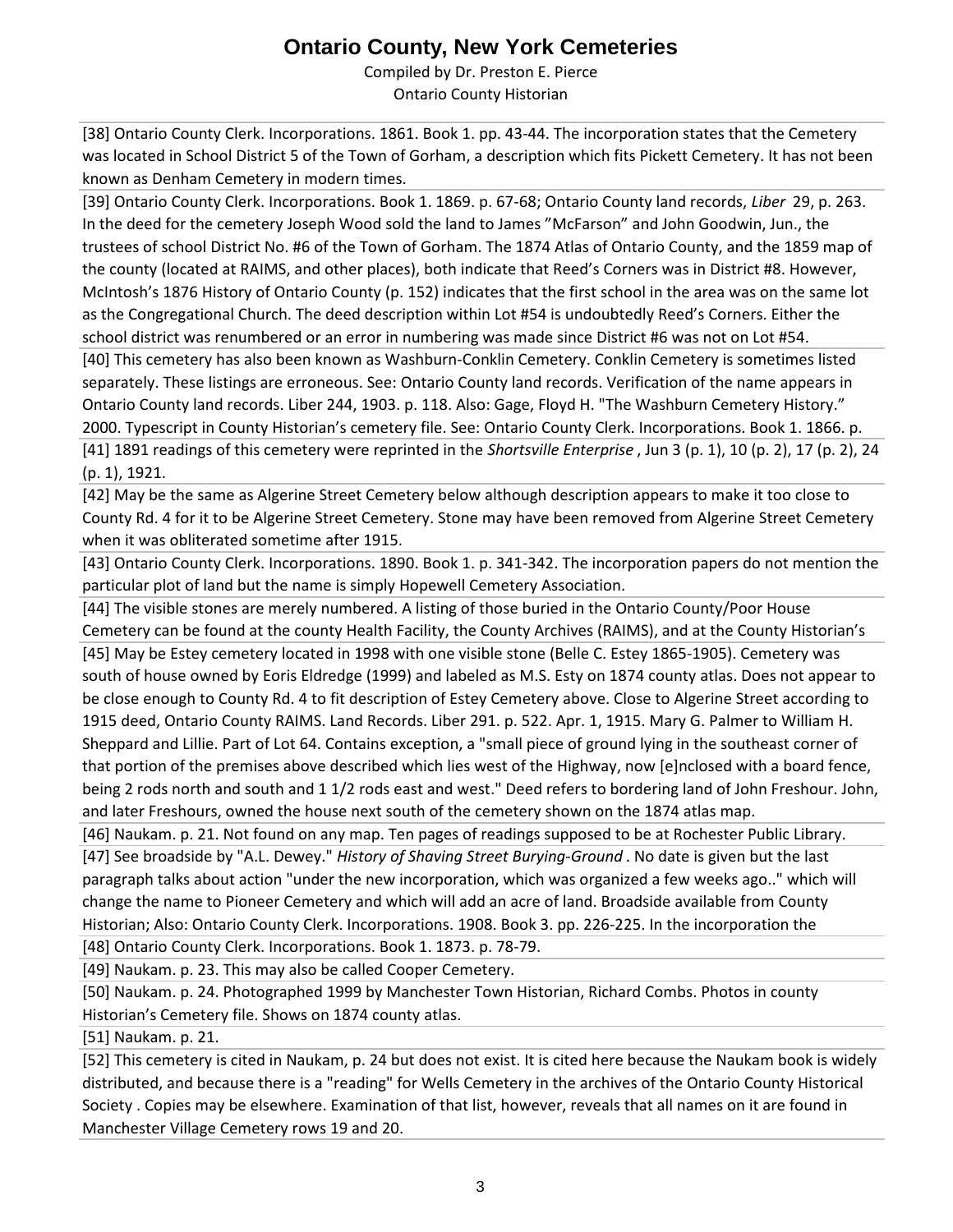Compiled by Dr. Preston E. Pierce

Ontario County Historian

[53] Ontario County Clerk. Incorporations. Book 1. 1860. p. 37-38.

[54] Naukam. p. 25. locates this cemetery on the Olney Farm.

[55] Naples cemetery books in Naples Public Library list the distances and owner of the farm in 1941.

[56] Naukam. p. 26.

[57] Naples Library cemetery book. Information copied 1942.

[58] Ontario County Clerk. Incorporations. 1882. Book 1. p. 125-126.

that it was never actually on the property of the Harris Farm. In any case, the Harris family owned the adjoining farm for only a short time in the Nineteenth Century, and there are other families represented in the cemtery. The cemetery is on Great Lot 6, just south of the line with Great Lot 8 which contained the former Harris farm. There is no public right-of-way.

[60] See: David L. Burnisky. *The Personalities of Melvin Hill Cemetery* . (Bowie, MD: Heritage Books, 1995)

[61] Ontario County Clerk. Incorporations. 1919. Book 4. pp. 5456-547. The incorporation certificate defines the lot as being part of lot 89 of the town, bounded on the north and east by the highway; on the south and west by the lands of George Hollenbeck; and containing 1 3/4 acres.

[62] Letter: Donald C. Wheat, Orleans Cemetery Assn. to Preston Pierce, Ontario County Historian, November 26, 1996. County Historian's cemetery file.

[63] Ontario County Clerk. Incorporations. Book 1. 1858. p. 35-36.

[64] This cemetery is sometimes cited as two distinct cemeteries in sets of readings.

[65] Ontario County RAIMS. Gypsum Cemetery Assn. Cert. of Proceedings. Miscellaneous Records. Book E. p. 335.

[66] Letter: John Parmelee, Phelps Town Historian to Preston Pierce, Ontario County Historian, September 1996. County Historian's cemetery file. According to Mr. Parmelee the Westfall Cemetery began as a family cemetery by the Westfall family in 1811 when the Town of Phelps included land north to Mud River (Creek) before Wayne County was founded. See also: Naukam. p. 31. which lists two Westfall Cemeteries. One is said by Naukam to be located on the east side of County Rd. 6 between Fisher and Gifford Rds. The other is supposedly located on the west side of County Rd. 6 between Cress and Gifford Rd.

[67] Ontario County Clerk. Incorporations. 1912. Book 3. p. 523. The cemetery is called "Phelps New Cemetery" in the village. In 1916 the Phelps Cemetery Corp. filed an order changing its number of directors. See: Ontario County Clerk. Incorporations. 1916. Book 4. p. 288.

[68] Letter: Peggy Treble, Richmond Town Historian to Preston Pierce, Ontario County Historian, September 1996. County Historian's cemetery files.

[69] Letter: Peggy Treble, Richmond Town Historian to Preston Pierce, Ontario County Historian, September 1996. Mrs. Treble related that the stone was removed from Frosttown Cemetery in the early 1940's by Coley Dugan, then ownwer of the Barkley homestead. Barkley did not own the homestead when Lucy died in 1825. In 1996 Lucy Frost Barkley's stone was still propped up against the stump of the old oak tree.

[70] Ontario County Clerk. Incorporations. Book #1. p. 122. Ontario County land records. *Liber* 106. p. 105. This cemetery may be mixed up with West Richmond (Purcell) Cemetery since the deed refers to the Grantees as trustees of the burying ground in "West Richmond." However, the names on the West Richmond Cemetery Association clearly are buried in Purcell Cemetery.

[71] Ontario County Clerk. Incorporations. 1875. Book 1. p. 84-85.

[72] Letter: Peggy Treble, Richmond Town Historian to Preston Pierce, Ontario County Historian, September 1996. County Historian's cemetery files.

[73] Letter: Peggy Treble, Richmond Town Historian, to Preston Pierce, Ontario County Historian, September 1996. County Historian's cemetery files.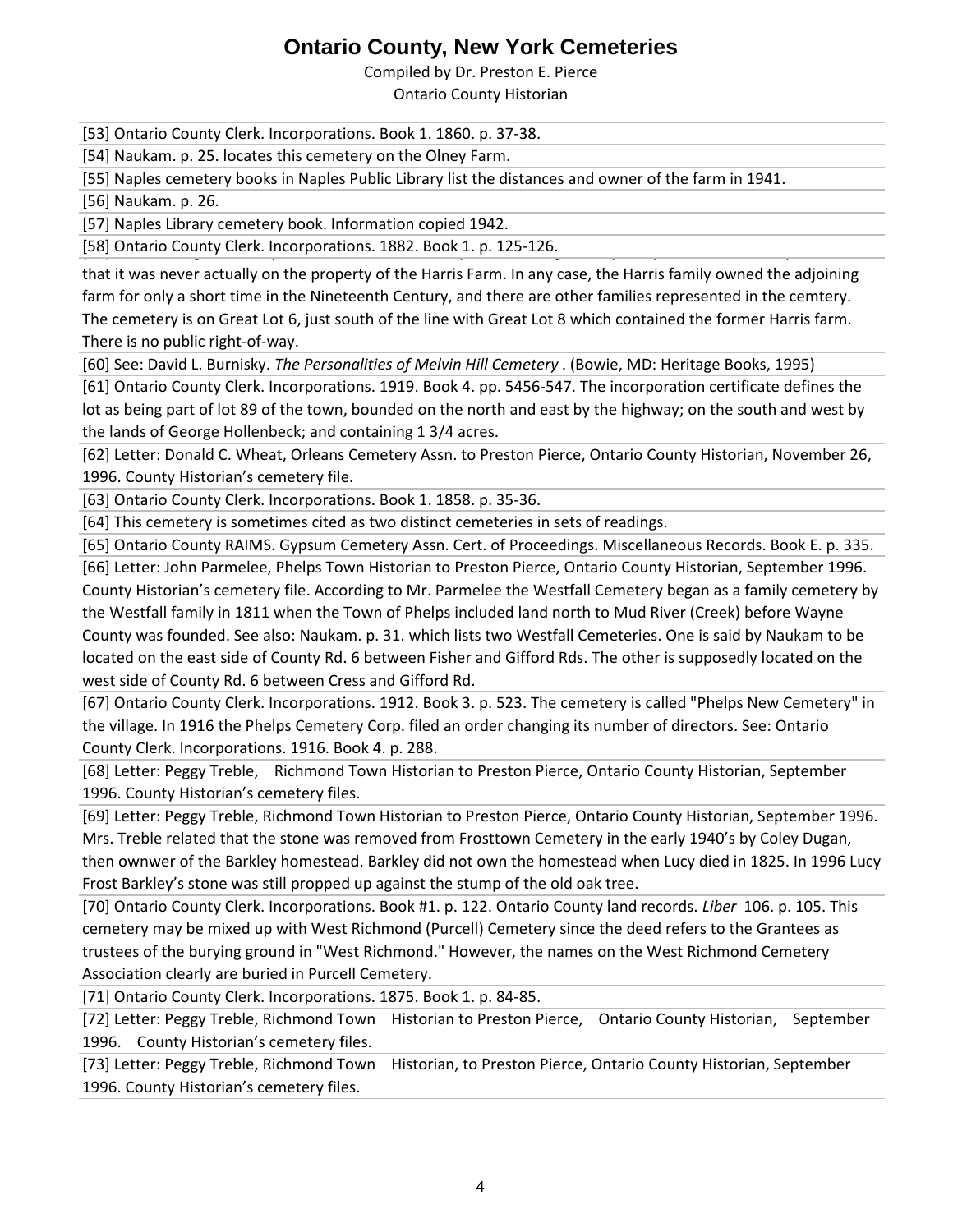Compiled by Dr. Preston E. Pierce Ontario County Historian

[74] This cemetery incorporated as West Richmond Cemetery. Ontario County Clerk. Incorporations. Book 1. (1875) p. 83. The names on the 1875 incorporation papers are all listed as buried in what is now known as Purcell Cemetery. The incorporators met at the old Baptist Church "in the vicinity."

[75] On some sets of readings the Richmond Center Cemetery is also called Reed Cemetery. The readings carried the Reed name over from a single page of readings done at the same time which are really an extract from the readings of the Purcell/Curtiss Cemetery. See also: Ontario County Clerk. Incorporations. 1878. Book 1. p. 93-94. [76] Naukam. p. 33. Records supposedly in Naples Public Library.

[77] See: Rodney S. Lightfoote. *A History of the Town of Seneca.* (Stanley, NY: Bicentennial Comm., 1989) pp. 107- [78] Ontario County Clerk. Incorporations. 1932. Book 6. According to the index entry, the incorporation papers for the Butcher Cemetery Corp. were filed but not recorded. Evidently they were not approved by the Secretary of

[79] Ontario County Clerk. Incorporations. 1861. Book 1. pp. 42-43. The incorporation calls this the "Log Meeting House Cemetery" near Halls Corners, Town of Seneca, and specifies that it is situated on Lot 81 of the town. That description fits the location of the Little Church Cemetery. The 1859 map of the county, based upon the surveys of S. N. Beers, and published by A. D. Z. Dawson (Philadelphia) shows the location of the cemetery with the notation of the "Old Log Meeting House" just to the north.

[80] Ontario County Clerk. Incorporations. Book 1. 1875. p. 83. Incorporated as the "Seneca Cemetery

[81] Ontario County Clerk. Incorporations. Book 1. 1879. p. 96-98.; Interment book in possession of Ontario County Historical Society, 2001. Map of plots of Sand Hill Cemetery in Ontario County Clerk's Office. Ontario County Maps. Book #2. #80. 1879. p. 18.

[82] Naukam. p. 34.

[83] Ontario County Clerk. Incorporations. 1878. Book 1. p. 96. The name in the incorporation certificate is "Manchester Cemetery Association."

[84] Letter: Peter F. Blaisdell, Code Enforcement Officer, Town of South Bristol to Preston Pierce, Ontario County Historian, December 26, 1996. County Historian's cemetery file. Mr. Blaisdell indicated that the Allen Cemetery had been visited "within the last few months." Its location is listed as "unknown" in many references.

[85] Letter: Peter F. Blaisdell, Code Enforcement Officer, Town of South Bristol to Preston Pierce, Ontario County Historian, December 26, 1996. County Historian's cemetery files.

[86] Ontario County Clerk. Incorporations. 1876. Book 1. p. 89-91.

[87] See note on Barkley homestead site, Town of Richmond for Lucy Frost Barkley stone.

Historian, December 26, 1996. County Historian's cemetery files. Mr. Blaisdell suggests that this may be Gulick Cemetery. The names of two members of the Quayle family are included in readings of this cemetery in the County Historian's Office, however. Moreover, the same names appear on the lists for Gulick, McGreavy, and Frosttown Cemeteries. A reading taken in the 1930's, and deposited at the Rochester Public Library, calls Frosttown Cemetery "Gulick Gorge."

[89] See: Charles F. Milliken. *A History of Ontario County, New York and Its People.* I. (New York: Lewis Hist. Pub. Co., 1911) p. 481.

[90] Letter: Peter F. Blaisdell, Code Enforcement Officer, Town of South Bristol to Preston Pierce, Ontario County Historian, December 26, 1997. Mr. Blaisdell suggests that the Hill and Davis Hill cemeteries may be the same. [91] Most likely, this is Frosttown/McGreavy Cemetery.

[92] This cemetery may exist along the long-abandoned stretch of Worden Hill Rd. or it may be confused with Ganyard Hill in Bristol. See correspondence of Norma Storrs Keating in County Historian's cemetery file.

[93] Baker/Bennett Cemetery was recorded in 1934 by Irondequoit Chapter, DAR. Reading in Rochester Public

[94] Ontario County Clerk. Incorporations. 1880. Book 1. p. 104-105.